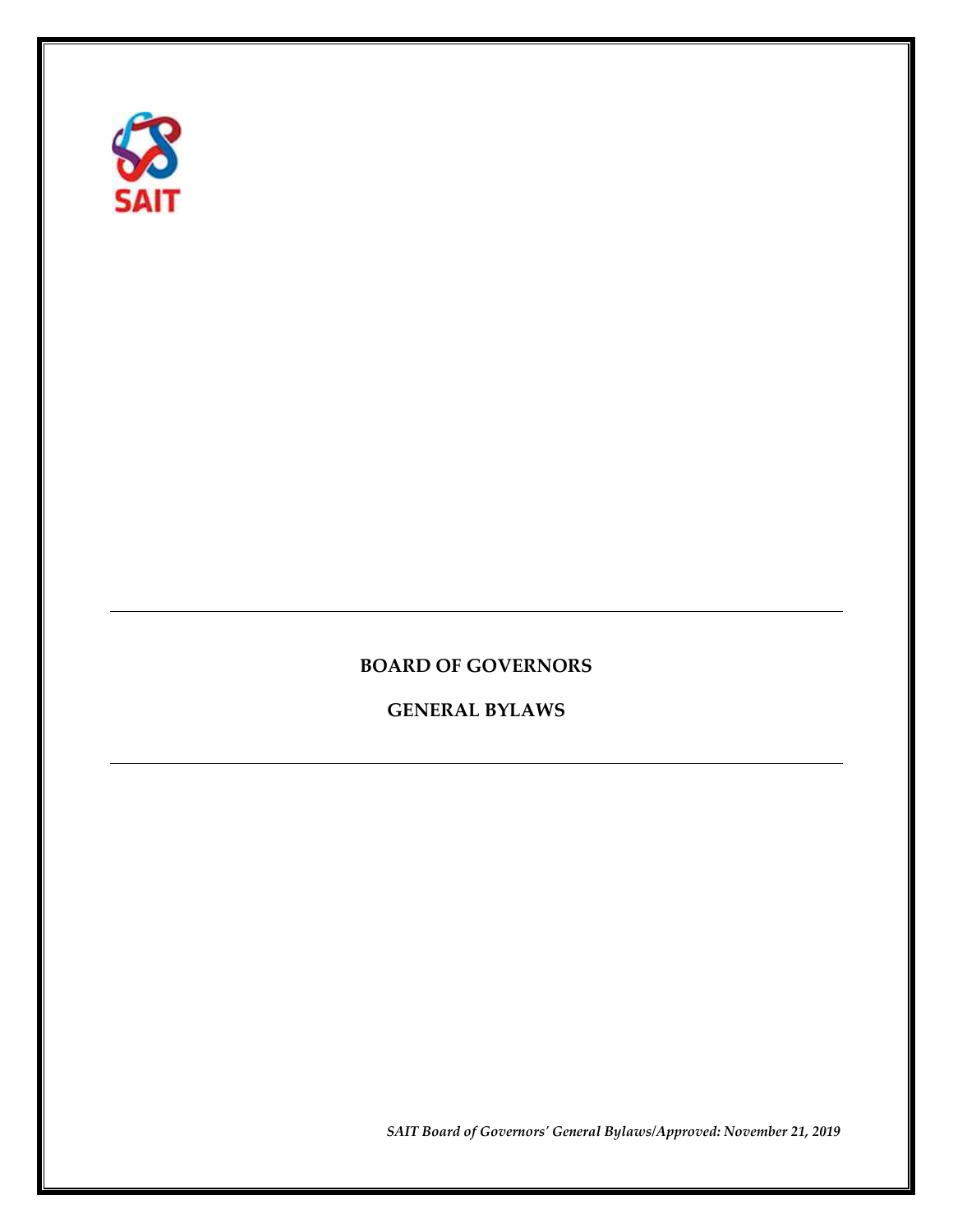### **BOARD OF GOVERNORS** SOUTHERN ALBERTA INSTITUTE OF TECHNOLOGY **GENERAL BYLAWS**

### **TABLE OF CONTENTS**

## Preamble

| Article | 1.0  |                                                                           |  |
|---------|------|---------------------------------------------------------------------------|--|
| Article | 2.0  |                                                                           |  |
| Article | 3.0  |                                                                           |  |
| Article | 4.0  |                                                                           |  |
| Article | 5.0  |                                                                           |  |
| Article | 6.0  |                                                                           |  |
| Article | 7.0  |                                                                           |  |
| Article | 8.0  |                                                                           |  |
| Article | 9.0  |                                                                           |  |
| Article | 10.0 |                                                                           |  |
| Article | 11.0 |                                                                           |  |
| Article | 12.0 |                                                                           |  |
| Article | 13.0 |                                                                           |  |
| Article | 14.0 |                                                                           |  |
| Article | 15.0 |                                                                           |  |
| Article | 16.0 |                                                                           |  |
| Article | 17.0 |                                                                           |  |
| Article | 18.0 | Delegation and Assignment of Powers and Duties to the President and CEO29 |  |
| Article | 19.0 |                                                                           |  |
| Article | 20.0 |                                                                           |  |
| Article | 21.0 |                                                                           |  |
| Article | 22.0 |                                                                           |  |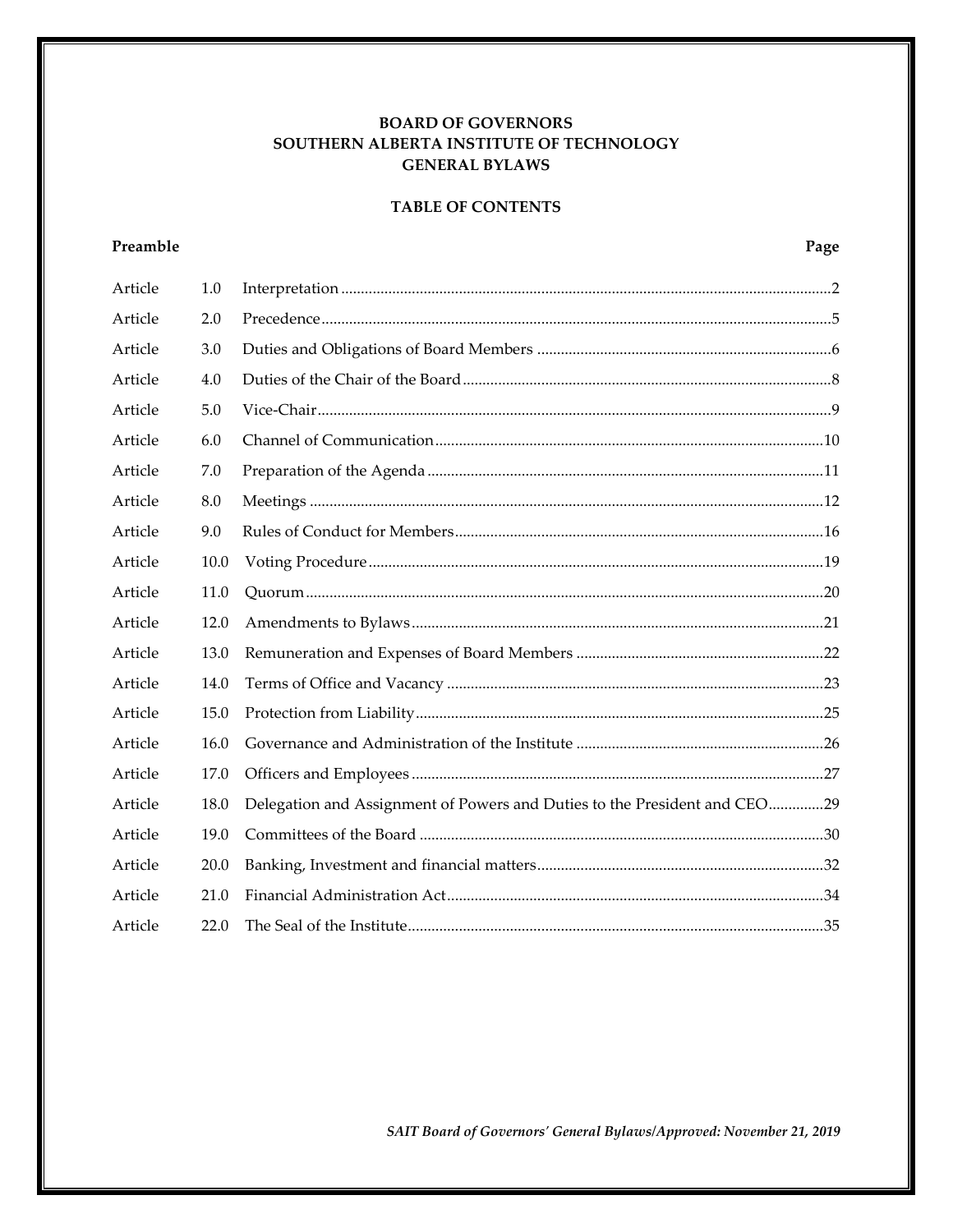#### **PREAMBLE:**

The Board of Governors of the Southern Alberta Institute of Technology was established under the authority of the *Technical Institutes Act*, R.S.A. 2000 c.7-3, as amended, of the Province of Alberta (O.C. 406/82, March 31, 1982), now repealed and replaced by the *Post-secondary Learning Act*, S.A. 2003, c. P-19.5 (proclaimed in force as of March 18, 2004), (the "**Act**") which provides:

#### **Board of Governors**

- 43(1) The Lieutenant Governor in Council shall by order establish a board of governors for each comprehensive community college and polytechnic institute.
- 43(2) Each board is a corporation with the name given to it by the Lieutenant Governor in Council.

This Bylaw has been prepared pursuant to the Act, which provides in sections 60(1) and (2):

"The board of a public post-secondary institution shall:

- (a) manage and operate the public post-secondary institution in accordance with its mandate;
- (b) develop, manage and operate, alone or in co-operation with any person or organization, programs, services and facilities for the economic prosperity of Alberta and for the educational or cultural advancement of the people of Alberta;
- (c) establish admission requirements for students of the public post-secondary institution other than students in apprenticeship programs under the *Apprenticeship and Industry Training Act*, and
- (d) make and publish rules
	- (i) respecting the enrolment of students to take courses, programs of study or training provided by the board, and
	- (ii) governing the taking of courses, programs of study or training provided by the board.

Subject to section 58.6 of the Labour Relations Code the board of a public post-secondary institution other than Banff Centre may, after consulting with the academic staff association of the institution, and with any other bargaining agent representing employees of the institution affected by the designation or change in designation do one or more of the following:

- (a) designate categories of employees as academic staff members of the post-secondary institution;
- (b) designate individual employees as academic staff members of the post-secondary institution;
- (c) change a designation made under clause (a) or (b) or under section 5(2) or 42(2)."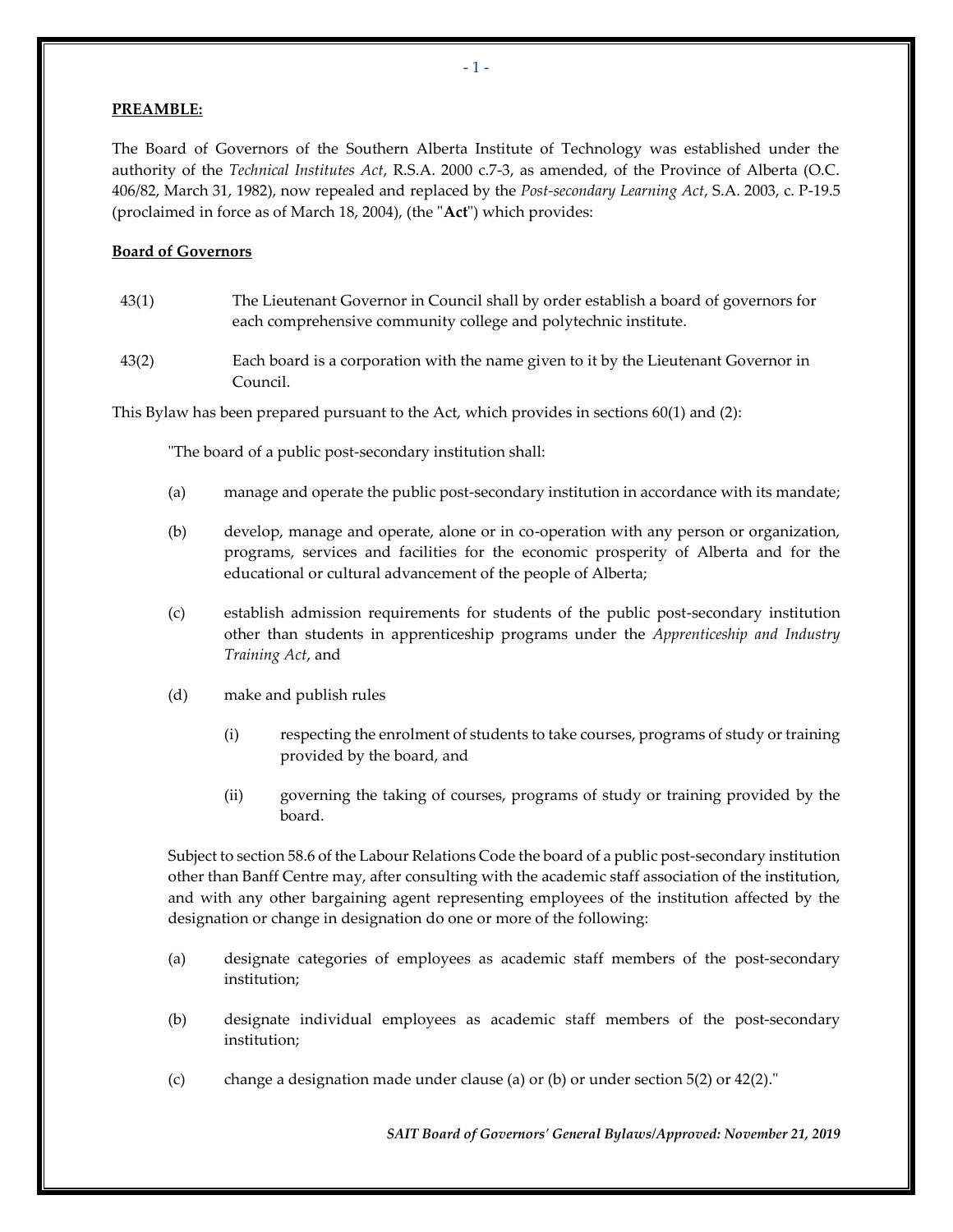#### <span id="page-3-0"></span>**ARTICLE 1.0 INTERPRETATION**

#### 1.1 In these Bylaws:

- 1.1.1 "**Act**" means the *Post-secondary Learning Act*, S.A. 2003, C.P. 19.5, as may be amended from time to time;
- 1.1.2 "**Board**" means the Board of Governors of SAIT;
- 1.1.3 "**Bylaw**" means these Bylaws, as the same may be amended by the Board from time to time;
- 1.1.4 "**Chair**" means the position of Chair of the Board, appointed pursuant to subsection 44(1)(a) of the Act;
- 1.1.5 "**Committee**" means a Special Committee, a Standing Committee or other Committee of the Board appointed by the Board;

### "**Conflict of Interest**"

"A situation in which a member of the SAIT community has a private interest sufficient to influence, to appear to influence, or to potentially influence the objective exercise of that individual's duties in SAIT's best interests, or a situation in which that individual directly or indirectly competes with or aids another to compete with SAIT or to engage in a business or practice contrary to SAIT's interest, goals, objectives or business".

- (a) a person has an interest of a material nature in a transaction, contract, agreement or arrangement with the Institute, existing or proposed, by which the Member might benefit or be affected, directly or indirectly, whether personally, or through an organization (as above defined) and/or;
- (b) a Member's personal, financial or corporate or other organizational duties do or may reasonably be seen to influence the discharge of the Member's obligations as a Member of the Board; or
- (c) any other circumstances which the Board decides is, or would be, a conflict of interest, whether the conflict is actual, potential or perceived.

In addition and as clarification of the foregoing, a Conflict of Interest will exist as to internal Members when discussions or decision take place:

(d) directly affecting a specific educational program in which a Member, whether a student or a member of the faculty or support staff, or a person related to any Member, is, or is expected to become, enrolled or employed;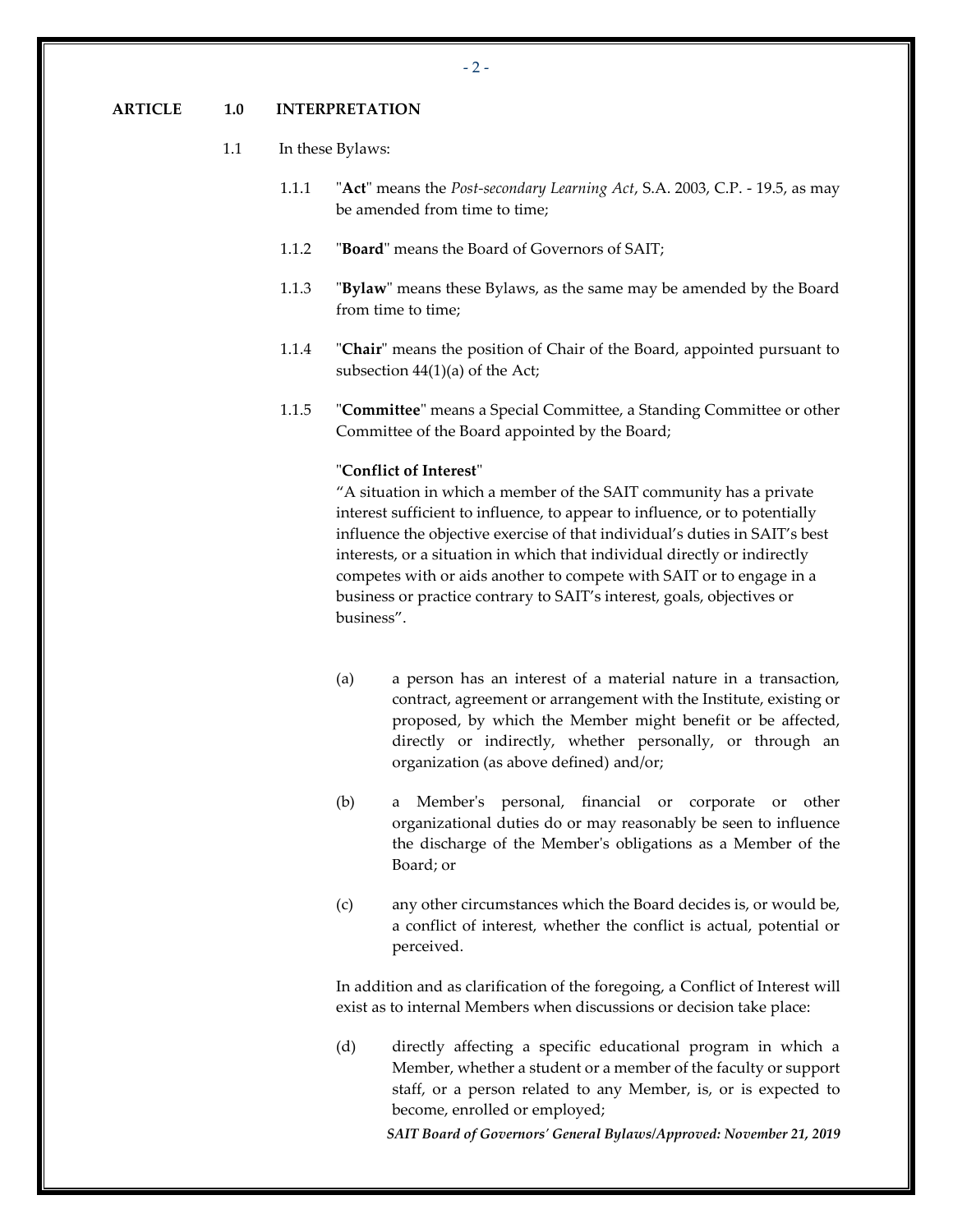- 3 -

- (e) relating to any labour negotiations, grievances or other labour relations or activities involving faculty or support staff members, a person who is related to a Member who holds, or is expected to hold, a faculty or support staff position, or a person who is related to a Member who holds a position at any other institution or other organization who could reasonably be perceived to gain a benefit from information disclosed on these matters.
- 1.1.6 "**Consent Agenda**" means an agenda of non-substantive matters brought before a Board meeting for approval in a single motion by a single resolution;
- 1.1.7 "**Corporate Seal**" shall mean the corporate seal of SAIT;
- 1.1.8 "**Guidelines**" means the Guidelines for Boards of Governors, referencing the Act, issued by the Minister as of March 23, 2005, as amended;
- 1.1.9 "**Institute Year**" means the Academic Year;
- 1.1.10 "**Lieutenant Governor-in-Council**" means the Alberta Lieutenant Governor-in-Council;
- 1.1.11 "**Member**" means a member of the Board as appointed pursuant to Section 44 of the Act;
- 1.1.12 "**Minister**" means the Minister determined under Section 16 of the *Government Organization Act* (RSA 2000, c G-10) as the Minister responsible for the *Post-secondary Learning Act*;
- 1.1.13 "**President and CEO**" means the President and CEO of SAIT;
- 1.1.14 "**Previous Contracts**" means contractual documents or instruments in writing to which SAIT is a party;
- 1.1.15 "**SAIT**" or "**Institute**" means the corporation established as the Board of Governors of the Southern Alberta Institute of Technology pursuant to the *Technical Institutes Act* and continued pursuant to the *Post-secondary Learning Act*;
- 1.1.16 "**Senior Management**" means the President and CEO, officers and other senior members of SAIT's management;
- 1.1.17 "**Special Committees**" means those Committees or Work Teams appointed by the Board with specific duties and responsibilities of a nonrecurrent nature, whose powers will expire with the completion of the tasks assigned, and that may include in their membership one or more persons who are not Members, provided that every special committee is comprised of a majority of members;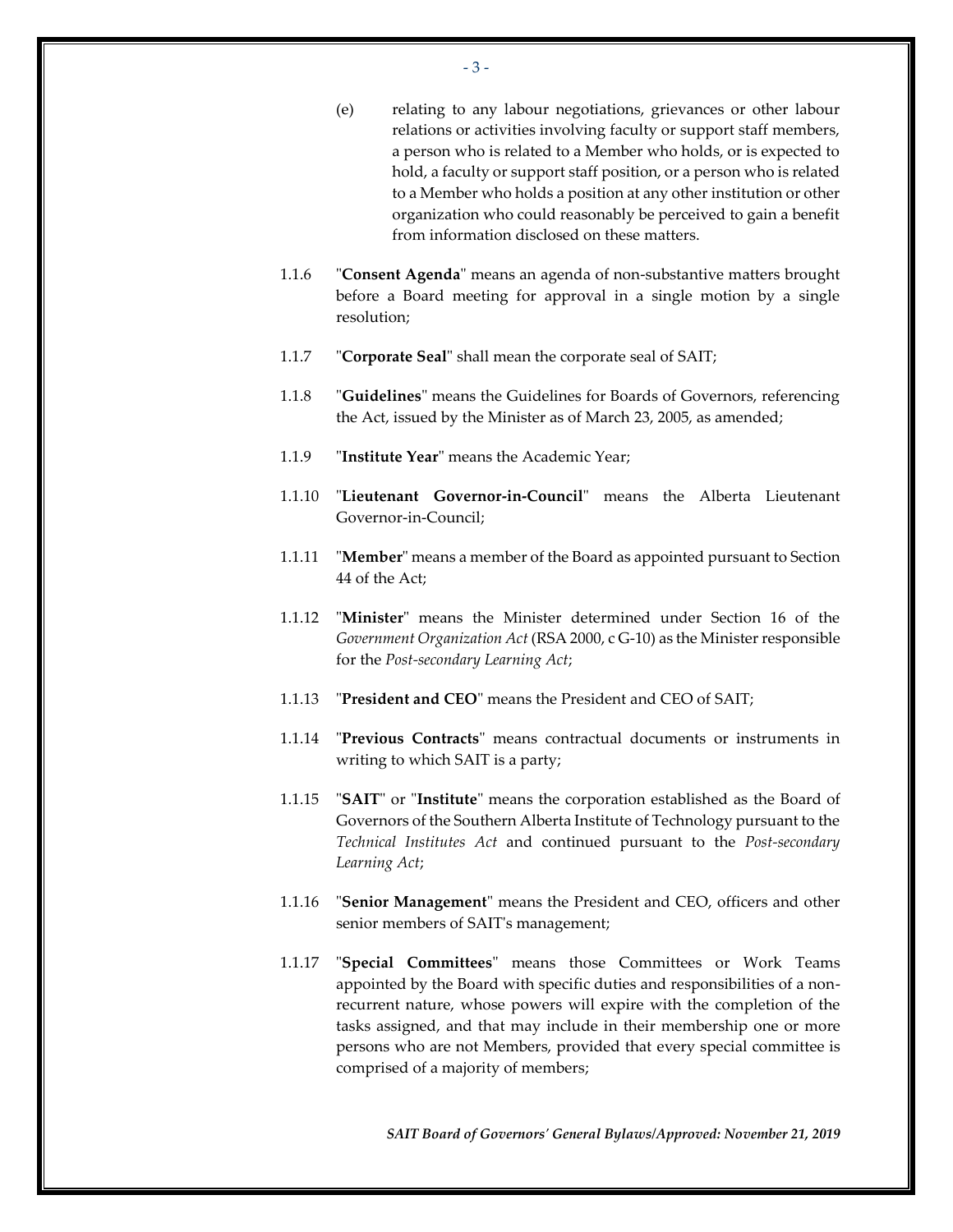- 1.1.18 "**Standing Committees**" means those Committees appointed by the Board whose duties will normally be of a lengthy duration or recurrent and whose membership consists entirely of Members;
- 1.1.19 "**Working Session**" shall mean an informal session of Members or of any Committee convened for the purpose of reviewing and debating issues that may thereafter be considered at any formal meeting of the Board or said Committee, Special Committee or Standing Committee.

- 4 -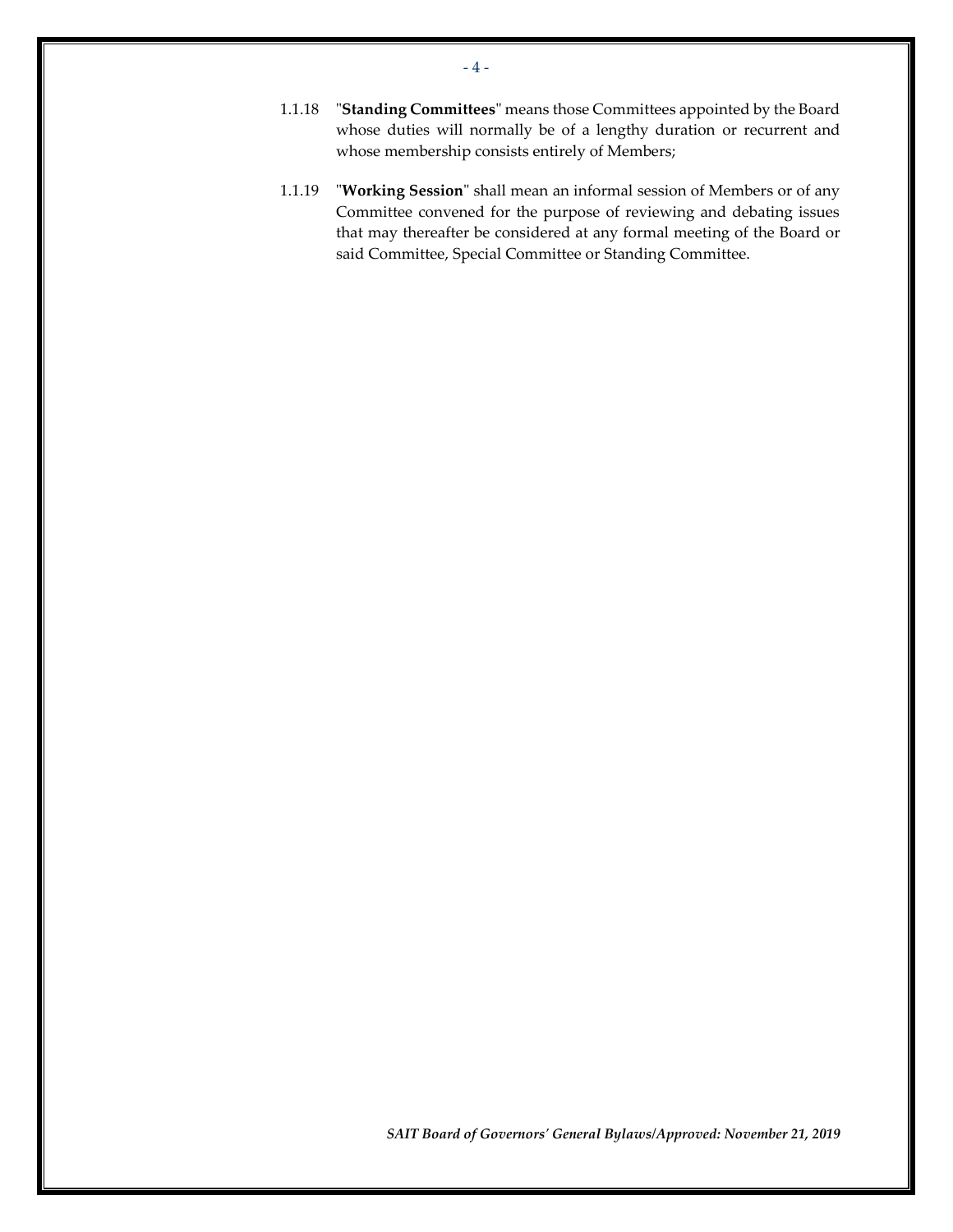### <span id="page-6-0"></span>**ARTICLE 2.0 PRECEDENCE**

In the event of conflict between this Bylaw or any resolution of the Board and the Act or any regulations thereunder the provisions of the Act or any regulations thereunder shall govern.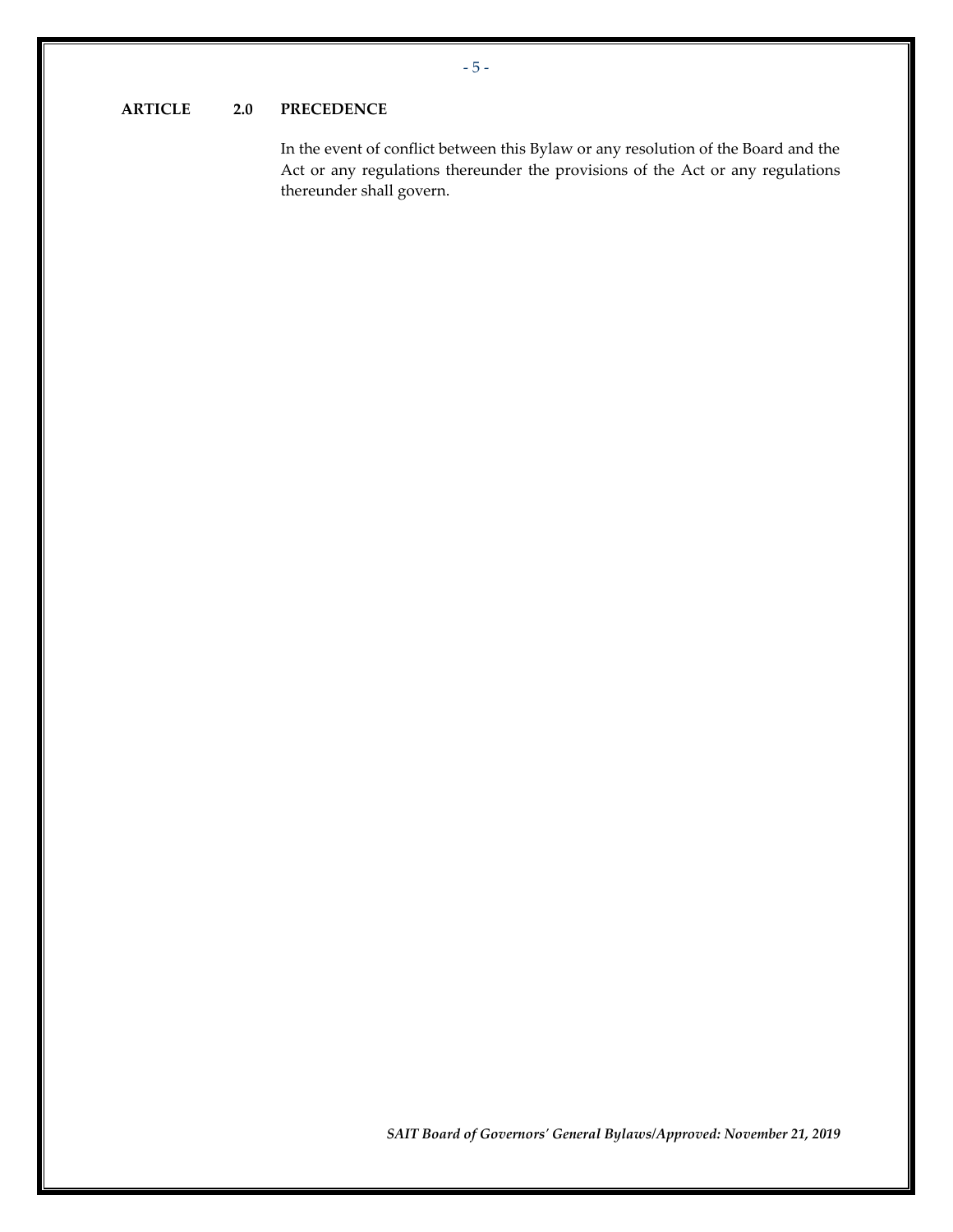#### <span id="page-7-0"></span>**ARTICLE 3.0 DUTIES AND OBLIGATIONS OF BOARD MEMBERS**

- 3.1 The Board, subject to the provisions of the Act, shall manage and operate the Institute in accordance with its mandate, provided the Board shall delegate dayto-day supervisory operational, management and administrative duties to the President and CEO who, in turn, may delegate any of his or her functions including the power of sub-delegation, to officers and employees of SAIT.
- 3.2 The Board has the capacity and, subject to the Act, the rights, powers and privileges of a natural person; however, the Board is not entitled to engage in or carry on any activity that does not pertain to the mandate of SAIT.
- 3.3 The Board shall determine and periodically review the mandate and the policies of SAIT and approve for submission to the Minister the courses or programs of instruction or training recommended by Senior Management in accordance with the Act.
- <span id="page-7-1"></span>3.4 Each year, the Board shall prepare and approve, for submission to the Minister
	- 3.4.1 budgets, reports, plans and agreements, in accordance with the Act, as amended from time to time; and; and
	- 3.4.2 budgets, reports, plans and agreements, required by the Minister, in the form and manner determined by the Minister, in accordance with the Act, as amended from time to time.

Unless the approval of the Minister has been obtained to do so, the budget referred to in Article [3.4.1](#page-7-1) may not contain consolidated operating expenses that exceed consolidated operating revenue.

- <span id="page-7-2"></span>3.5 Every Member, in exercising the Member's powers and discharging the Member's duties, shall:
	- 3.5.1 act honestly and in good faith with a view to the best interests of SAIT; and
	- 3.5.2 exercise the care, diligence and skill that a reasonably prudent person would exercise in comparable circumstances.
- 3.6 Every Member shall:
	- 3.6.1 become knowledgeable about, and conduct himself or herself in accordance with, the responsibilities and expectations outlined in the Act, the Bylaws, the Guidelines and such other policies, guidelines and procedures as the Board from time to time may adopt;
	- 3.6.2 become informed of institutional and system-wide educational developments and issues;
	- 3.6.3 prepare for and attend regular and special meetings of the Board;

*SAIT Board of Governors' General Bylaws/Approved: November 21, 2019*

- 6 -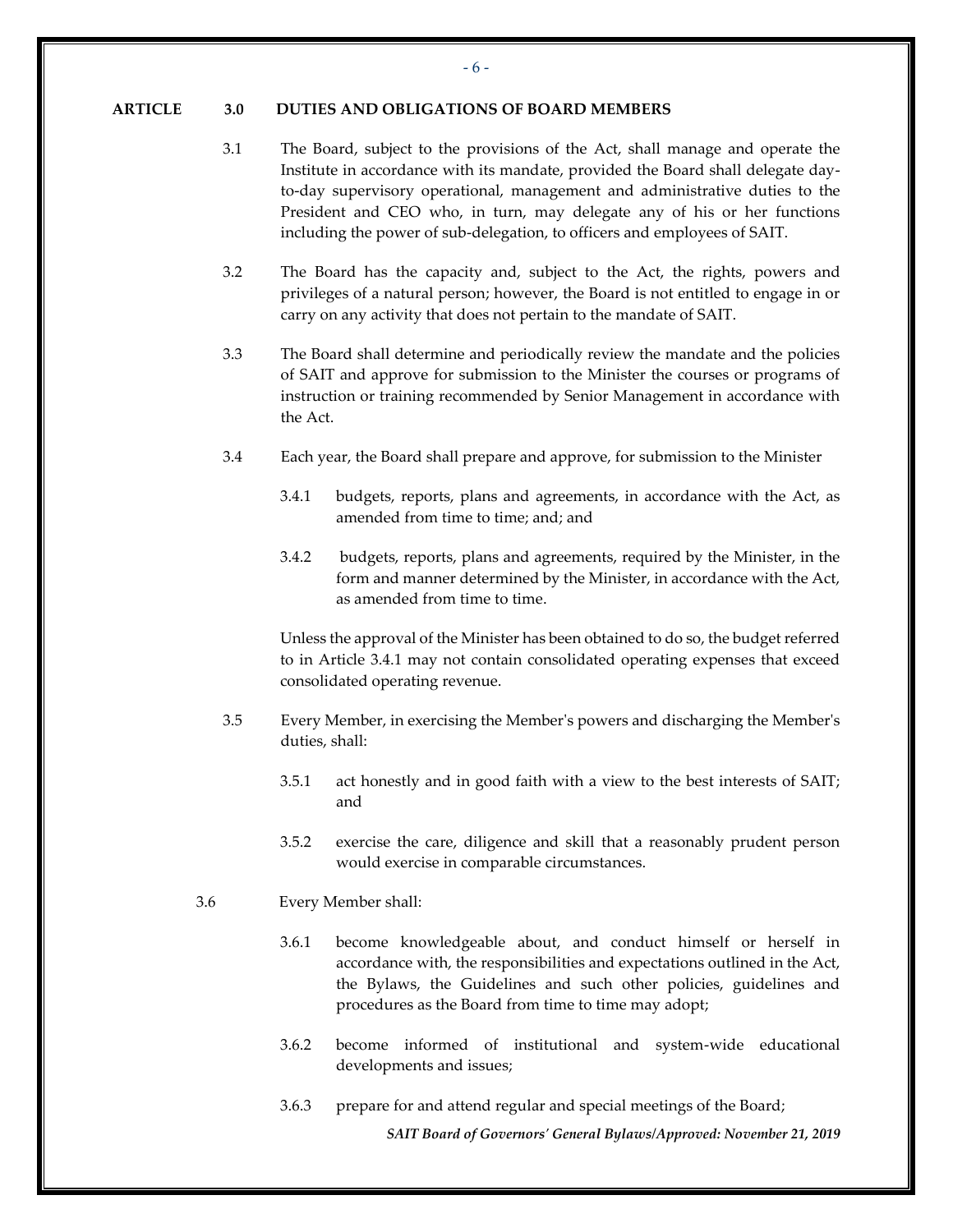- 3.6.4 serve on Standing Committees and ad hoc Committees as appropriate; and
- 3.6.5 perform such additional activities as required under the Act or as are necessary and ancillary to its functions pursuant to the Act or the Bylaws, including such activities as the Board may specify and delegate.

*Refer to "Board Members' Terms of Reference", as reconfirmed by the Board annually, for detailed role of Board Members.*

*SAIT Board of Governors' General Bylaws/Approved: November 21, 2019*

- 7 -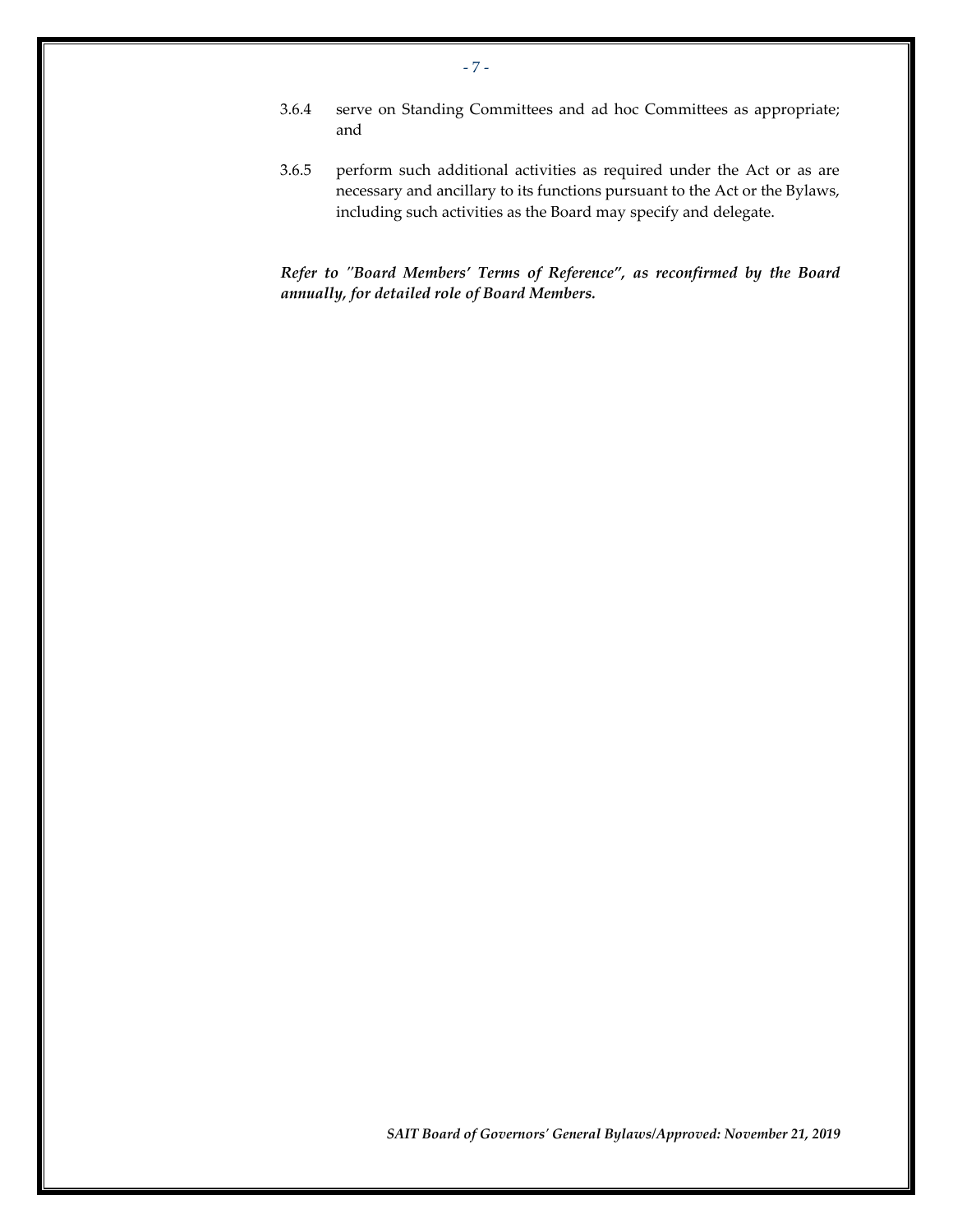### <span id="page-9-0"></span>**ARTICLE 4.0 DUTIES OF THE CHAIR OF THE BOARD**

- 4.1 In addition to obligations as a Member, the Chair shall:
	- 4.1.1 preside over regular and special meetings of the Board;
	- 4.1.2 act as the official spokesperson of the Board.
	- 4.1.3 serve as the signing officer of the Board on all matters related to contracts and other legal obligations undertaken by the Board;
	- 4.1.4 represent the Board at all official functions sponsored by the Board, and at all functions at which the Board is to be formally represented, except as the Chair may designate otherwise;
	- 4.1.5 assume such other duties and responsibilities as are assigned by this Bylaw or by the Board; and
	- 4.1.6 assume additional duties and responsibilities as circumstances and the needs of the Institute dictate.

*Refer to "Board Chair Terms of Reference", as reconfirmed by the Board annually, for detailed role of Board Chair.*

*SAIT Board of Governors' General Bylaws/Approved: November 21, 2019*

- 8 -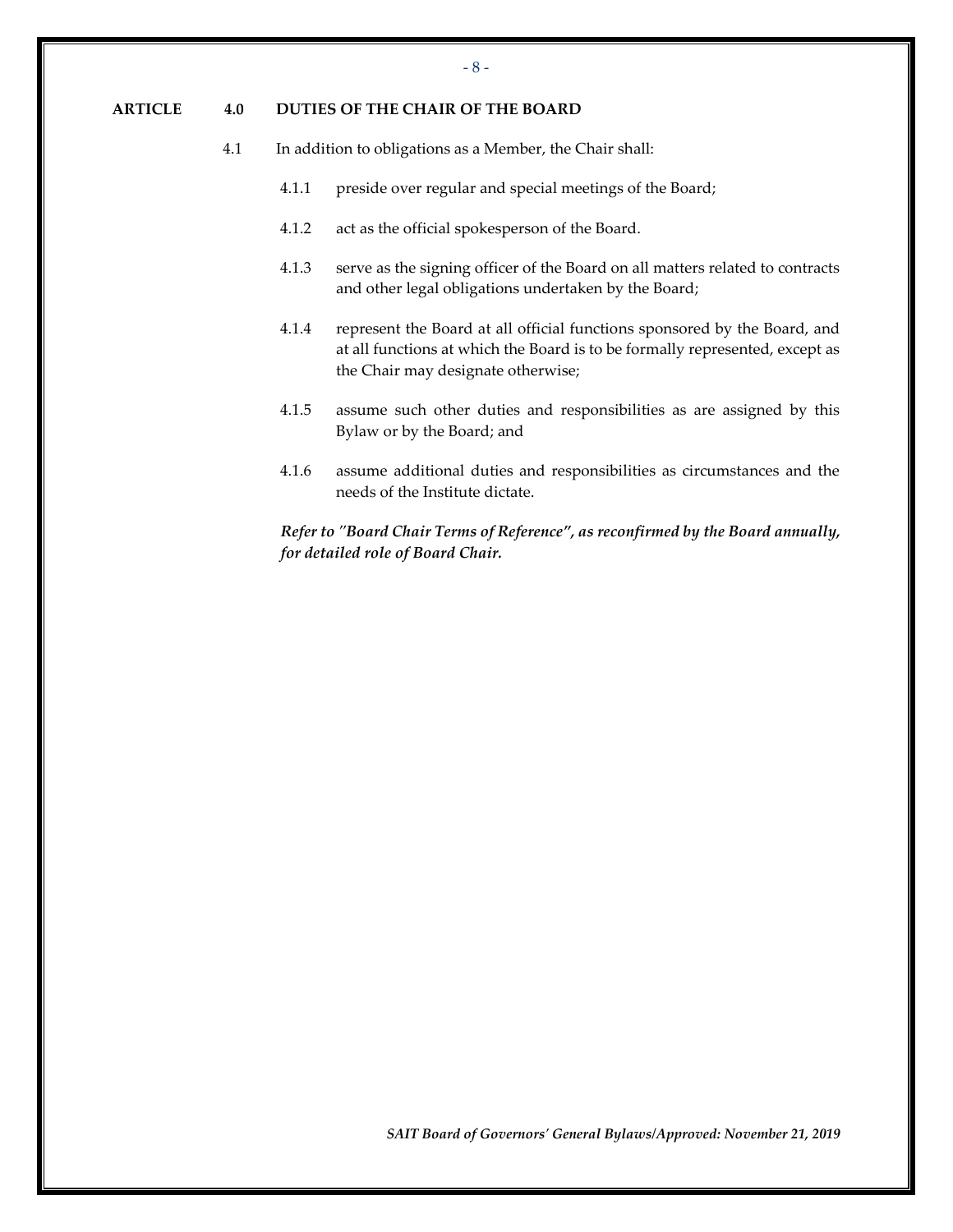#### <span id="page-10-0"></span>**ARTICLE 5.0 VICE-CHAIR**

- 5.1 The Board, based on the recommendation of the Chair, shall appoint one of its Public Members as Vice-Chair for the period designated by the Board Chair (which shall be no greater than such public Member's term of office as a Member), such appointment to be subject to approval of the remaining Members.
- 5.2 In addition to his or her obligations as a Member, the Vice-Chair shall carry out all responsibilities of the Chair in the event of the absence of the Chair or the inability of the Chair to act.
- <span id="page-10-1"></span>5.3 In the event that both the Chair and Vice-Chair are absent or unable to act, the Chair or the Board may appoint another Public Member to serve as the "Acting Chair" for a specific meeting, event or purpose.
- 5.4 An Acting Chair, in addition to obligations as a Member, shall act with the powers normally exercised by the Chair for the specific meeting, event or purpose for which such person was appointed.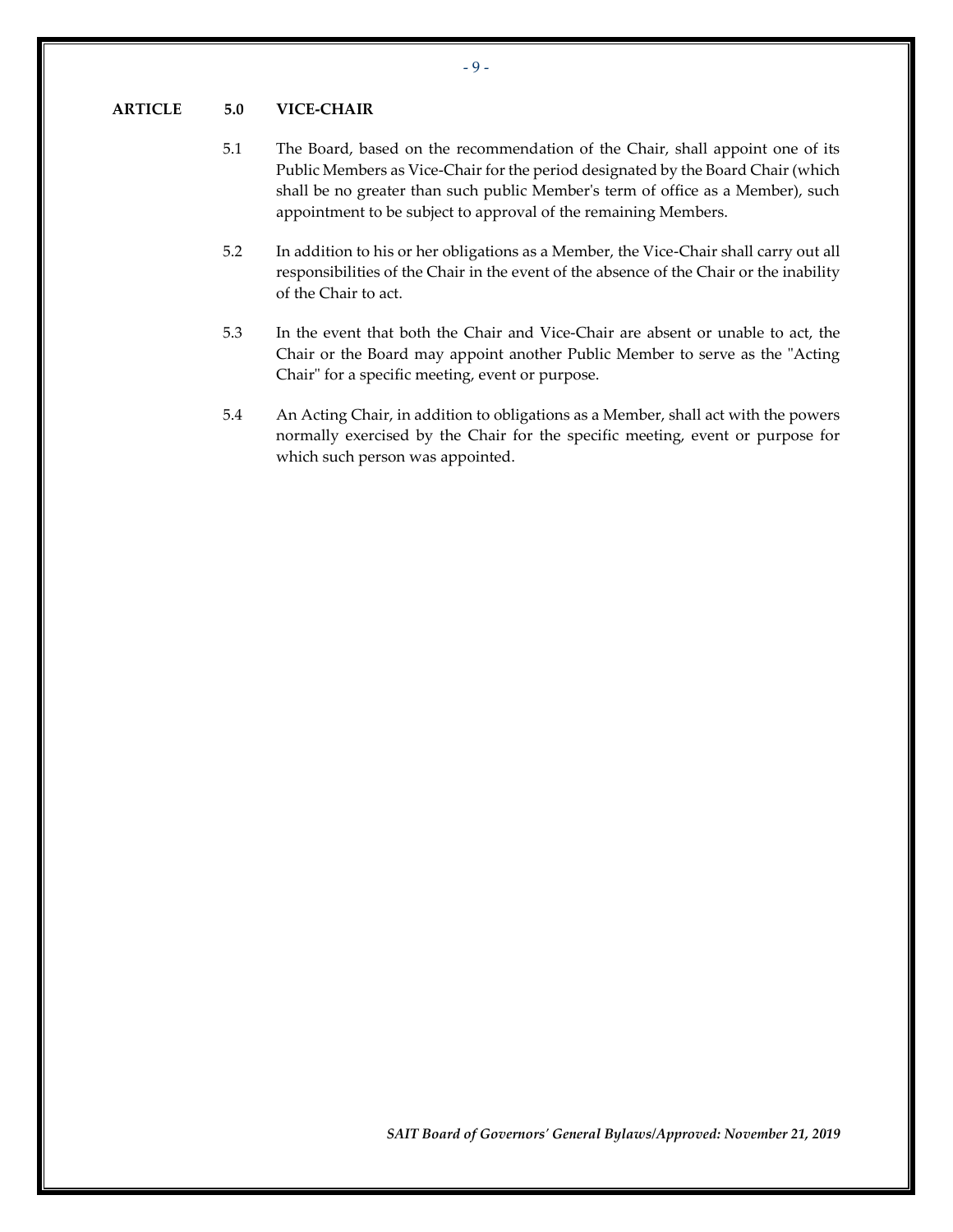#### <span id="page-11-0"></span>**ARTICLE 6.0 CHANNEL OF COMMUNICATION**

- 6.1 The official channel of communication on all matters for consideration by the Board shall be through the President and CEO who shall bring all such matters to the attention of the Chair for proposed inclusion, subject to Article 7.0 of these Bylaws, in the agenda of the Board's next regular meeting.
- 6.2 Any person may petition the Board on matters under its jurisdiction by submitting to the President and CEO a written brief which shall be considered, subject to Article 7.0 of these Bylaws, at the next regular meeting of the Board.
- 6.3 Only Members may participate in the Board discussions at any meeting of the Board or at any closed Committee meeting (other than a meeting of a Special Committee comprised in whole or part by persons who are not Members).
- <span id="page-11-1"></span>6.4 If any person or group requests an opportunity to make a presentation to the Board or to a Committee, the President and CEO shall take steps to ensure that such person or group makes the request in writing and that the request must include a statement of the reasons for the request, and a summary of the content of the proposed presentation. Such written request, when received, shall be filed with the President and CEO who will inform the Chair of such request. The Chair shall decide whether a person or group may make a presentation at a Board meeting or a Committee meeting and, if so, shall determine the time, date, place and length of such presentation.
- 6.5 Subject to Articl[e 5.3](#page-10-1) and 54 or as explicitly set forth in a Board policy, the Chair is the only Member authorized to represent the Board to the public.

Accordingly:

6.5.1 Members shall not intervene in day-to-day management, operational or administrative affairs of the Institute. If concerns are conveyed to any Member, it is the responsibility of that Member to convey those concerns to the President and CEO and/or Chair.

- 10 -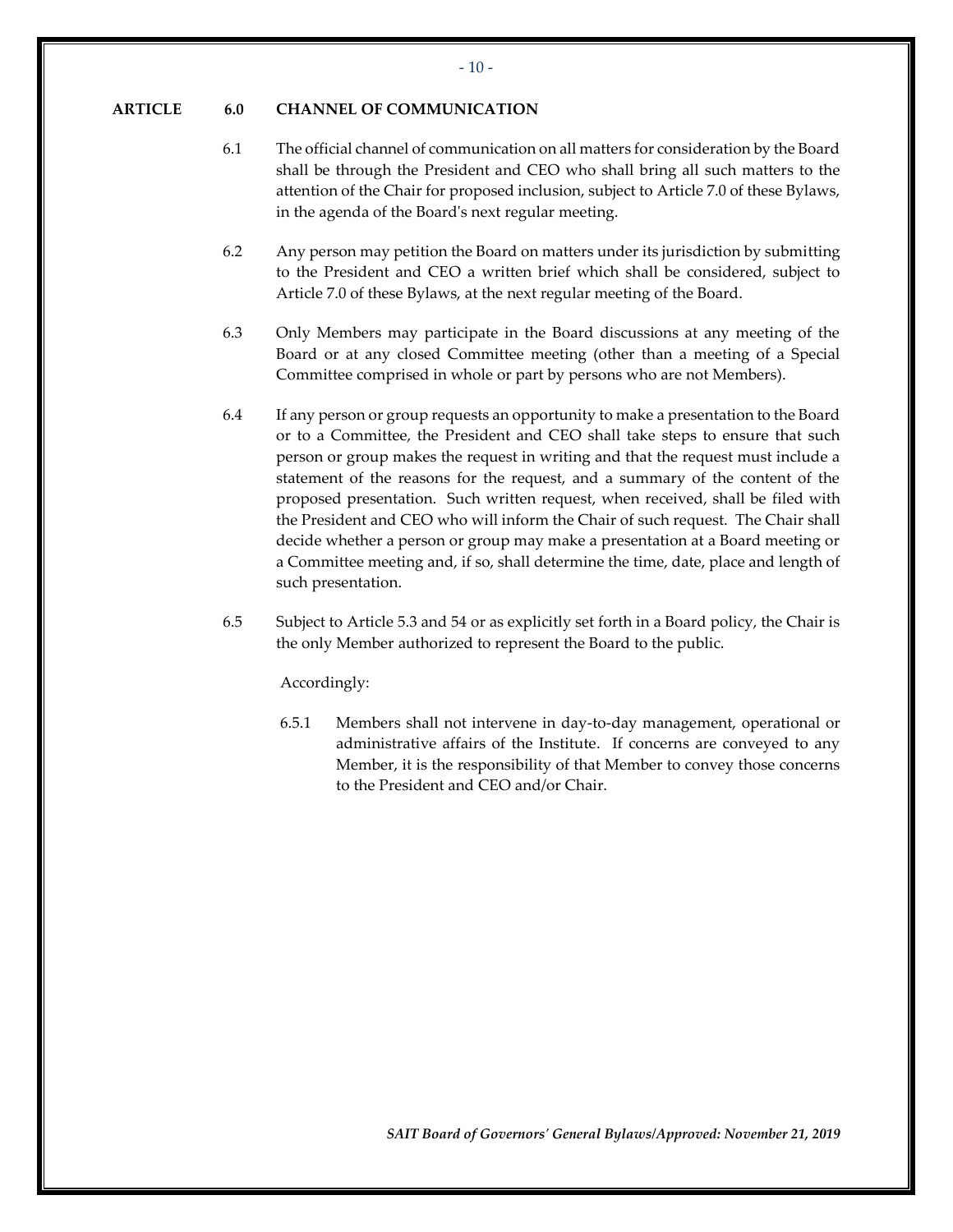#### <span id="page-12-0"></span>**ARTICLE 7.0 PREPARATION OF THE AGENDA**

- 7.1 The preparation of the agenda for any meeting of the Board shall be the responsibility of the Chair in consultation with the President and CEO, and in accordance with the requirements of the Act.
- 7.2 An item to be considered by the Board, together with supporting material, shall be delivered to the President and CEO not less than 10 days prior to the date of the meeting; failing which any such item, unless determined otherwise by the Chair in consultation with the President and CEO, will be included in the agenda of the succeeding regular meeting.
- 7.3 A proposed agenda, with supporting material, shall be mailed or otherwise delivered to all Members, when possible, at least 4 days prior to the applicable Board meeting.
- 7.4 The agenda shall be accepted by resolution at the commencement of each Board meeting subject to the Board resolving to add to or delete items from the agenda or to modify the agenda. During a meeting, the agenda may be modified by resolution.
- 7.5 To ensure that the Board has sufficient time at its meetings to deal with substantial and material SAIT related issues, minor or non-controversial Board matters may appear on a Consent Agenda or will be shared with the Board for information purposes only.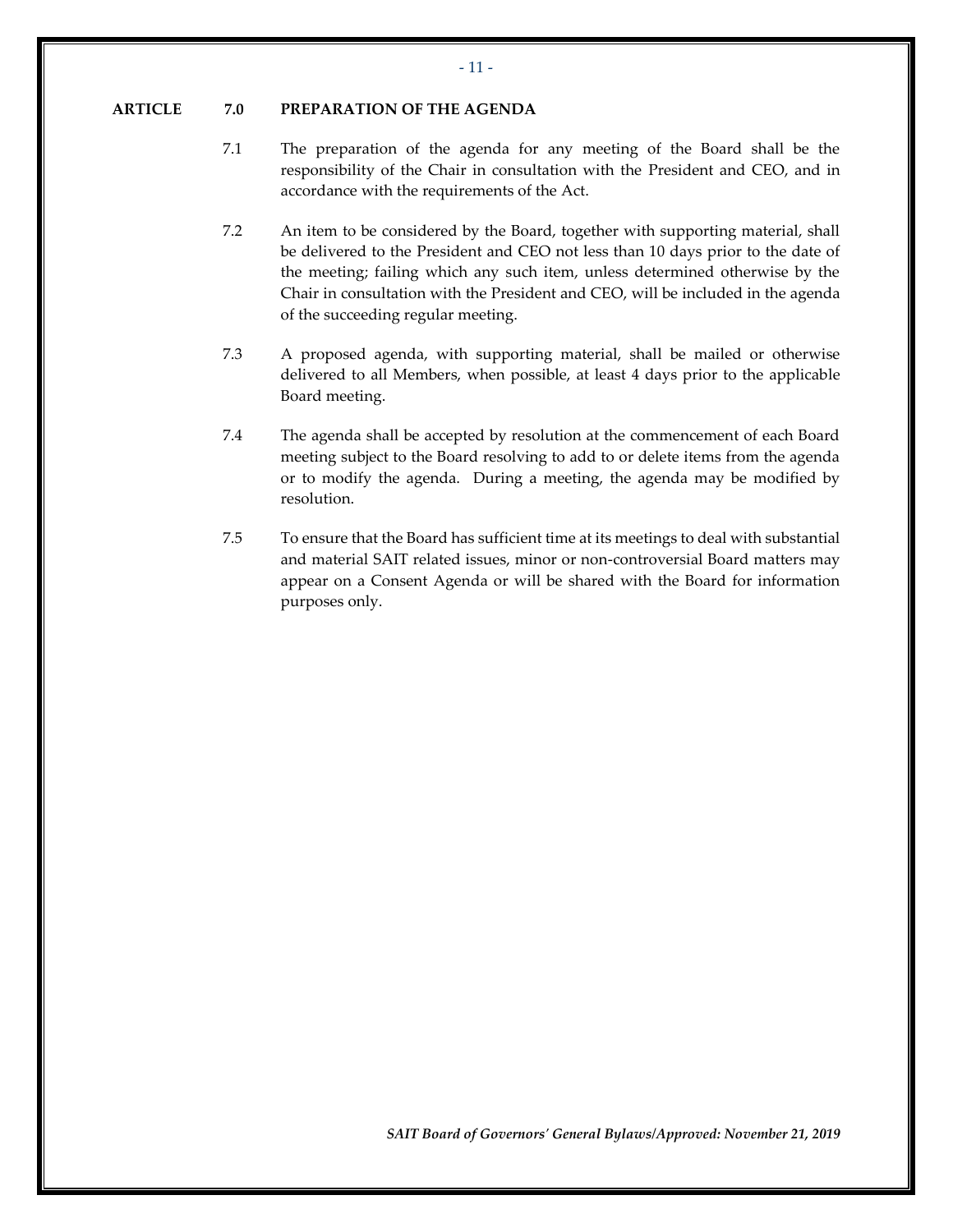#### <span id="page-13-0"></span>8.1 Rules of Order

- 8.1.1 All public meetings of the Board shall be conducted in accordance with Robert's Rules of Order unless and until the Board, by resolution, adopts a modified or different set of rules of order for its meetings.
- 8.1.2 Rules of conduct of private meetings or Working Sessions shall be on such basis as the Chair may direct during such meeting or Working Session and shall generally be informal sessions unless the Chair deems that all or any portion of a private meeting or Working Session is required to be conducted on the basis of Robert's Rules of Order, or such other modified or different set of rules of order as the Board from time to time may adopt.

#### <span id="page-13-3"></span>8.2 Regular Meetings

- 8.2.1 Regular meetings of the Board for each Institute Year shall be held on days, at times, and at places established at or prior to the September meeting of the Board in each Institute Year, provided always that such dates and times may be changed by resolution of the Board.
- 8.2.2 By the completion of the second regular meeting in any Institute Year, the Board shall have organized its schedule, established its Committees and planned its affairs for that Institute Year.
- <span id="page-13-1"></span>8.2.3 Any member of the public may attend the non-confidential portion of the Board meetings as an observer, subject to the limitation of space and good conduct, as determined in the sole discretion of the Chair.
- 8.2.4 No observer shall be permitted to address such meeting, except with the permission of the Chair in accordance with Article [6.4.](#page-11-1)
- 8.2.5 At the sole determination of the Chair of a meeting, a member of the public may be expelled from a Board meeting for conduct that unduly disrupts or interferes with the business of the meeting.
- <span id="page-13-4"></span><span id="page-13-2"></span>8.3 Special Meetings
	- 8.3.1 Special meetings of the Board shall be at the call of the Chair or upon the written request of at least 6 Members. The provision of Articles [8.2.3](#page-13-1) through [8.2.5,](#page-13-2) inclusive, shall apply to special meetings.
- <span id="page-13-5"></span>8.4 Closed Meetings
	- 8.4.1 The Board or a Committee may hold a meeting or any portion of a meeting in the absence of the public upon the determination by the Board that a closed meeting is appropriate, as per the requirements of Section 18 (1) of the Freedom of Information and Protection of Privacy Regulation (196/2008)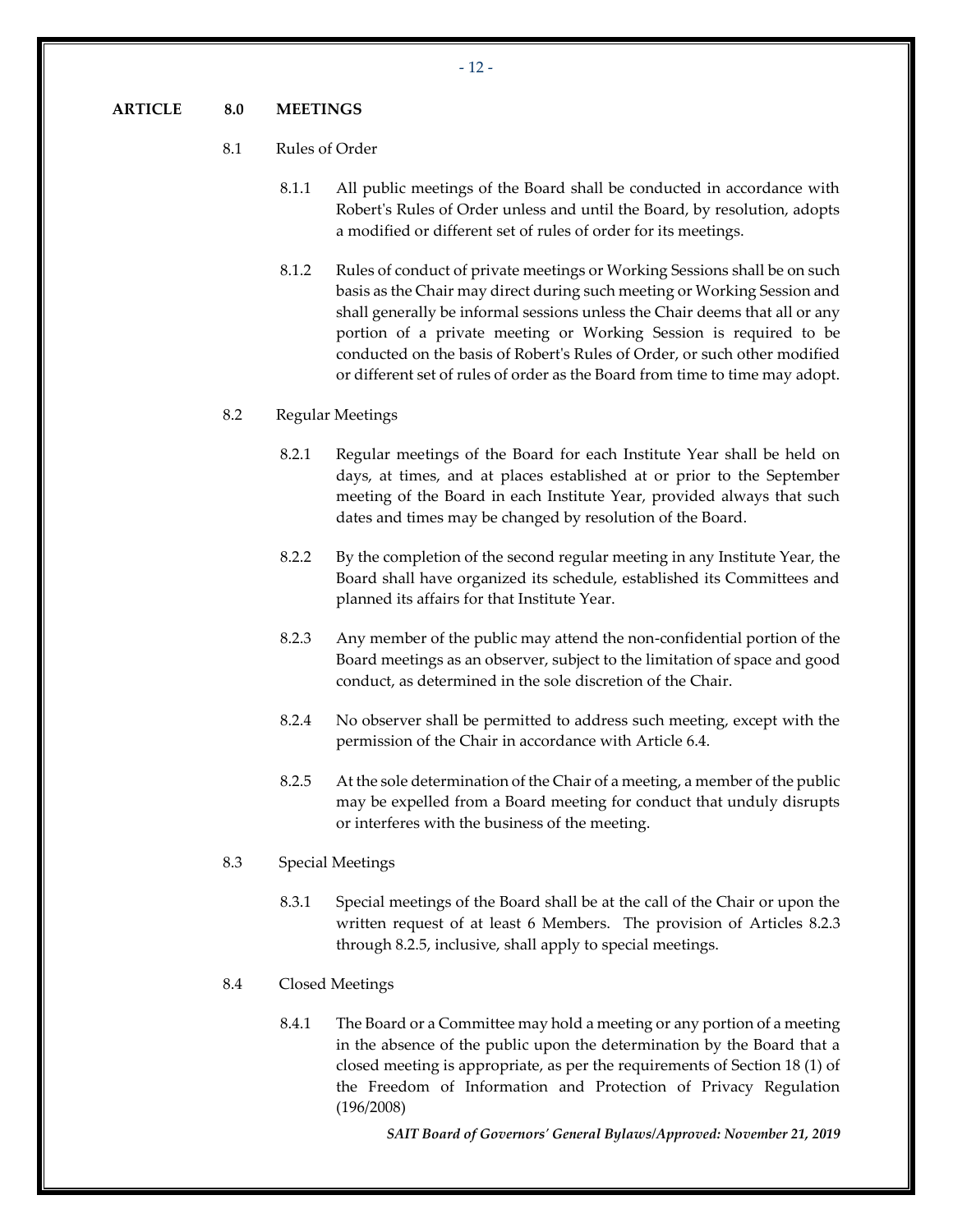- 8.4.2 Items intended for closed meetings shall be explicitly identified on a separate Board agenda, which must be accepted by a resolution of Members at the commencement of the closed meeting.
- 8.4.3 Minutes of a closed meeting shall be kept separately and made available for scrutiny only to Members and to anyone who may be authorized by the Chair to see such minutes. Subject to maintaining the appropriate confidentiality measures, a report of the matters dealt with at a closed meeting may be included in the minutes of the next regular meeting of the Board and the contents of such report shall be determined by the Chair.
- 8.5 Working Sessions
	- 8.5.1 The Chair, upon at least 10 days prior written notice, may request that Members be present for a Working Session, which shall not be considered to be a meeting, but shall be an informal session for the purpose of reviewing information, reports and to debate issues without passing a resolution with respect to any matter. Working Sessions may also be held by Committees upon such notice as each Committee may respectively agree upon.
	- 8.5.2 If decisions are made at a Working Session, the decision shall not be effective or implemented until they are passed by resolution of the Members at a meeting of the Board held in accordance with Articles [8.2,](#page-13-3) [8.3](#page-13-4) or [8.4](#page-13-5) of these Bylaws.
	- 8.5.3 No minutes are required to be kept with respect to Working Sessions.
	- 8.5.4 A Working Session may be held at any time.
	- 8.5.5 Working Sessions will be closed meetings unless the Board, by resolution, determines otherwise.
	- 8.5.6 Any person who is not a Member may attend a Working Session with approval of the Chair. Members may attend a Working Session in accordance with Article [19.6.](#page-31-1)
- <span id="page-14-0"></span>8.6 Meetings by Telephone, etc.
	- 8.6.1 Members may participate in, and shall be deemed present at, meetings by telephone or other communication facilities which permit all participants to hear each other. In that circumstance such Members are deemed to be present and are counted to determine the presence of a quorum.
- 8.7 Record of Meetings
	- 8.7.1 The Board, from time to time, shall appoint such person as it deems appropriate to act as Secretary to the Board. The Secretary shall be responsible for the records, minutes and correspondence of the Board.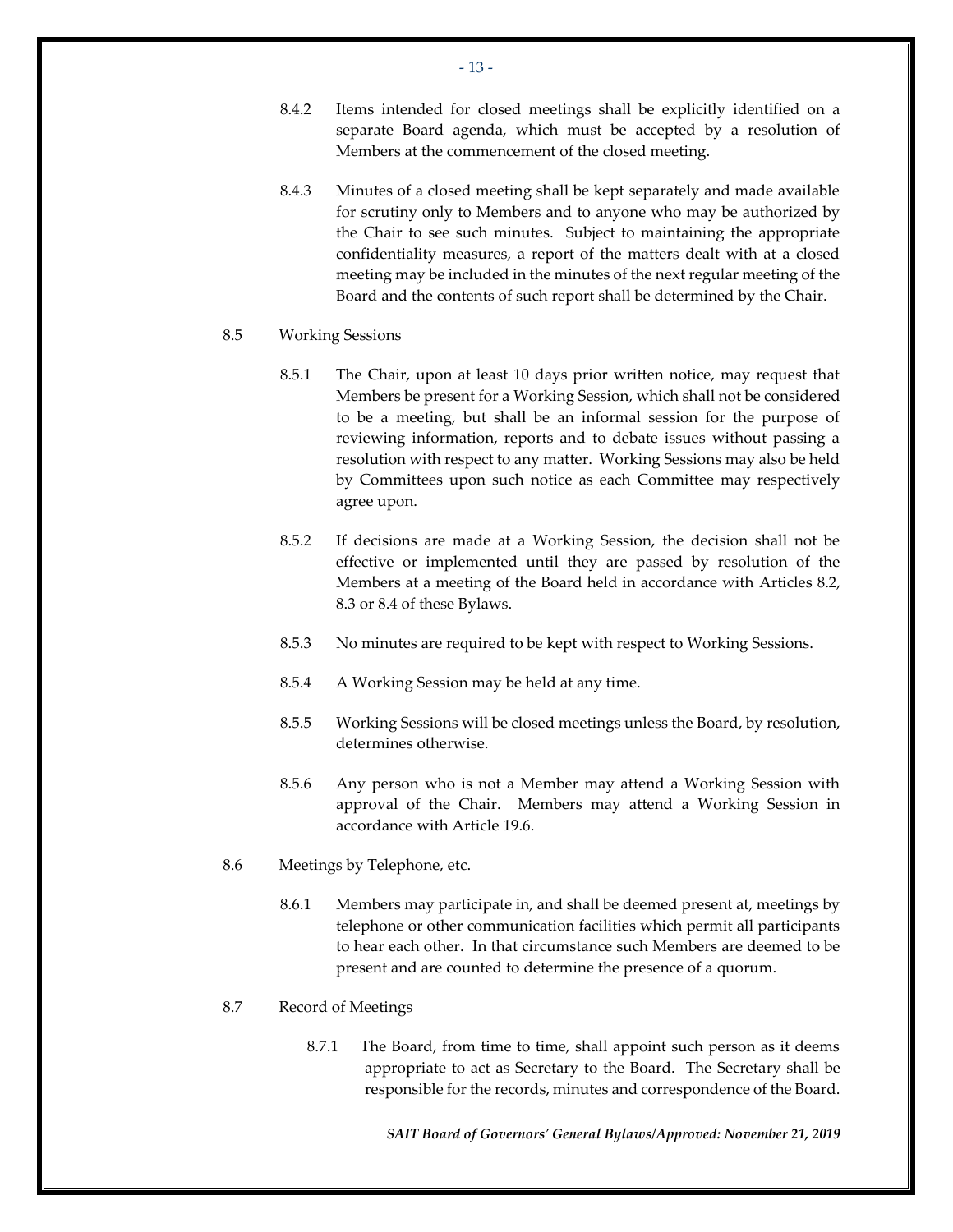- 14 -
- 8.7.2 The minutes of all meetings of the Board shall record all motions made and their respective disposition and shall note all reports received.
- 8.7.3 In addition to preparing the minutes of meetings, the Secretary shall, if directed by the Board to do so, prepare a memorandum of a meeting of the "Board in Committee" as a summary of discussions.
- 8.7.4 Draft minutes of each regular meeting shall be distributed to all Members in the agenda package for the next regular meeting.
- 8.7.5 Subject to Article [8.6,](#page-14-0) minutes of a regular meeting not held in Committee shall be approved (as corrected, if necessary) at the next following regular meeting of the Board.
- 8.7.6 Approved Board minutes of a public nature shall be available to the public online and at such other places as the Board from time to time shall determine.
- 8.7.7 Minutes of a regular meeting shall be signed, as approved, by the Chair of the meeting and by the President and CEO or, if the President and CEO is not present at the meeting in question, by another Member who is present.
- 8.7.8 The Chair shall have the authority to determine what minutes of the Board or any of its Committees shall be made available to a Member or any other person making a request for such minutes. However, the Chair shall report all decisions made with respect to any such request at the next meeting of the Board.
- <span id="page-15-0"></span>8.8 Confidentiality at Closed Meetings and Working Sessions
	- 8.8.1 Any Member attending a closed meeting or a Working Session shall be deemed by his or her attendance at the closed meeting or Working Session to have undertaken to respect the confidentiality of the business transacted at the closed meeting or Working Session and he or she will not, without the consent of the Board or as required by law, communicate to any third party in any manner whatsoever (other than to another Member or a person present at the closed meeting or Working Session), anything touching or concerning any matter or decision discussed or made at such closed meeting or Working Session.
	- 8.8.2 At the commencement of every closed meeting, the Chair of the meeting, before any business comes before the meeting, shall bring this Article to the attention of all present. A failure of the Chair to comply with this Article shall not affect the Members' obligations under Article [8.8.1.](#page-15-0)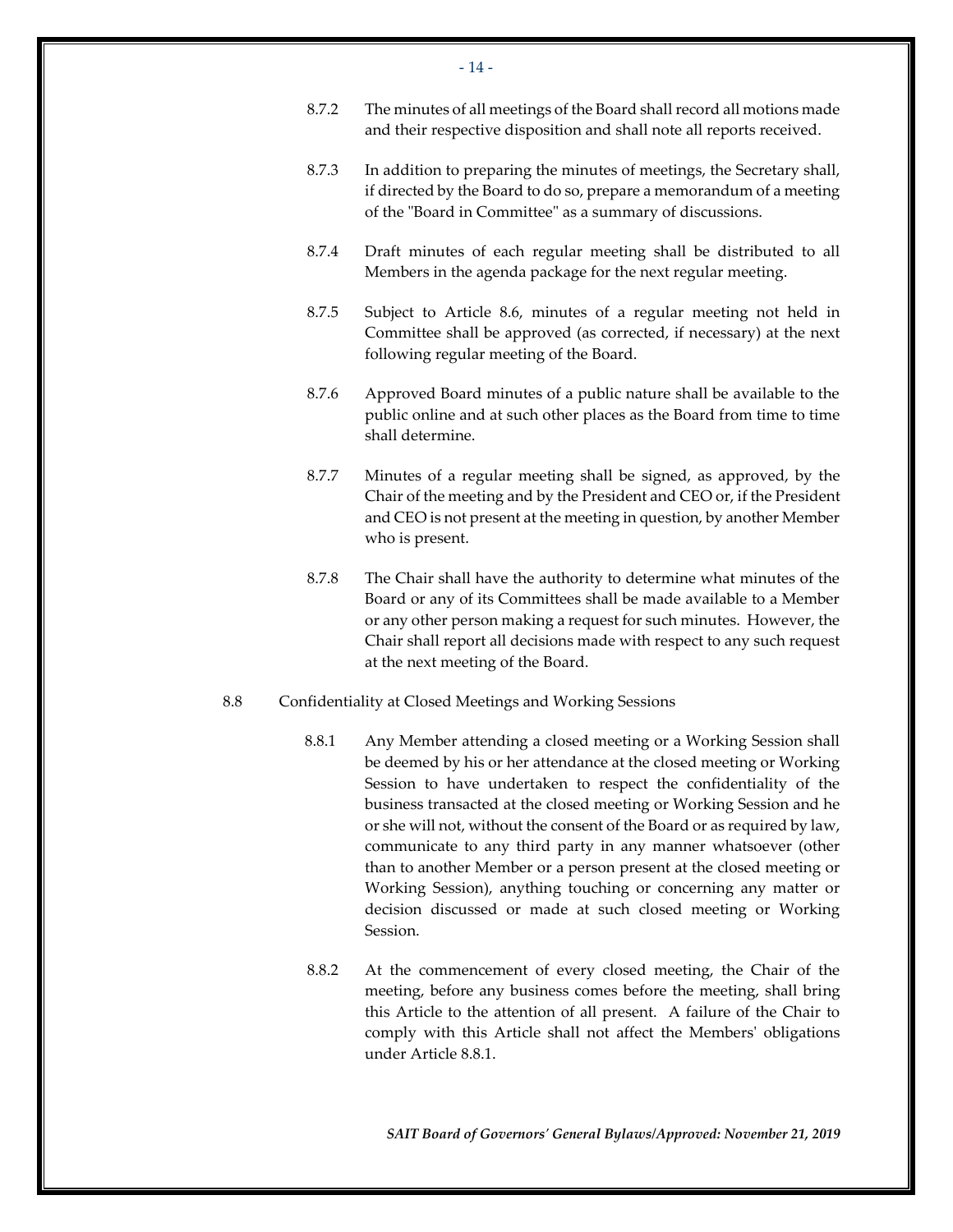- 15 -

8.8.3 Any employee of the Institute or any member of the public who attends any closed meeting shall be informed of the confidentiality requirements set forth in Article [8.8.1](#page-15-0) and shall be considered by his or her attendance at such meeting to have consented to be bound by the provisions of that Article in the same manner as if he or she were a Member, except in the communication of information as required to execute any Board or Committee decision.

### 8.9 Destruction of Documents

Board Members are responsible for maintaining confidentiality of the proceedings of closed meetings and Working Sessions and for ensuring the security of confidential information and documents. The Secretary to the Board will arrange for proper destruction or storage of confidential material.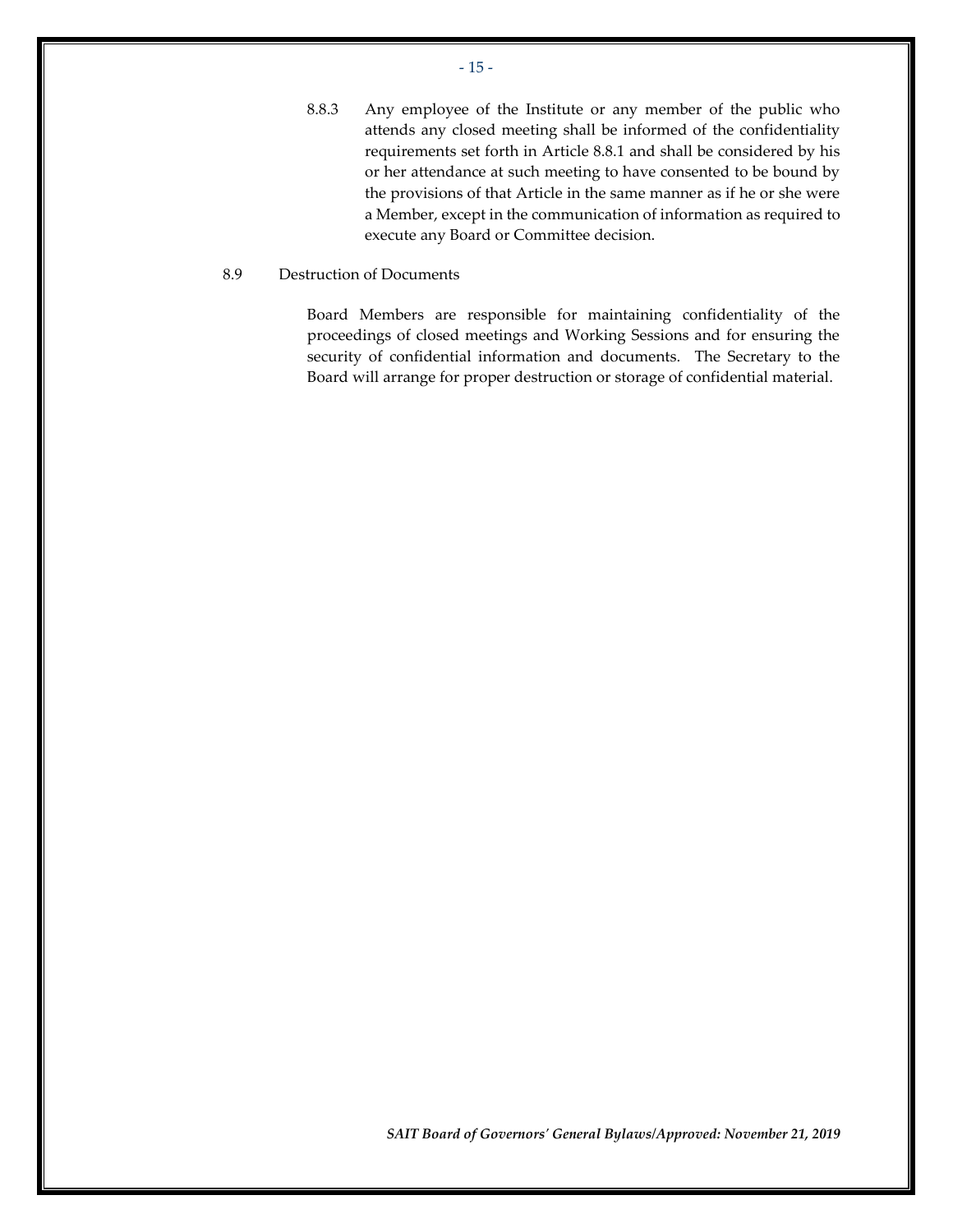#### <span id="page-17-0"></span>**ARTICLE 9.0 RULES OF CONDUCT FOR MEMBERS**

- 9.1 Subject to Articl[e 5.3,](#page-10-1) the Chair, or in his or her absence, the Vice-Chair shall preside over the conduct of the meetings and:
	- 9.1.1 shall maintain order and preserve decorum of the meeting;
	- 9.1.2 shall decide points of order without debate or comment other than to state the rule governing;
	- 9.1.3 shall determine which Member has a right to speak;
	- 9.1.4 shall ascertain that all Members who wish to speak on a motion have spoken thereon and that the Members are ready to vote;
	- 9.1.5 shall rule when a motion is out of order; and
	- 9.1.6 may call a Member to order.
- 9.2 As stated in Article [3.5,](#page-7-2) every Member, in exercising the Member's powers and discharging the Member's duties, shall:
	- 9.2.1 act honestly and in good faith with a view to the best interests of SAIT; and
	- 9.2.2 exercise the care, diligence and skill that a person of the Member's knowledge and expertise would exercise in comparable circumstances.
- <span id="page-17-1"></span>9.3 Every member who has a Conflict of Interest, shall disclose in writing to SAIT or request to have entered in the minutes of meetings of Members, the nature and extent of the Member's interest or conflict. In the event an individual Member does not declare a Conflict of Interest and another Member challenges the Member, the Chair shall call for a vote of the Board to be taken and the outcome shall be binding on all Members. In the event that the vote determines that the Member is in a Conflict of Interest or the Member declares that he or she has a Conflict of Interest, the Member may make a statement regarding his or her interest in the matter but shall refrain from the discussion of or voting on such matter and shall leave the meeting during the time that such matter is being dealt with and shall not discuss the matter during the Board Meeting, unless invited to do so by resolution of the Board.
- 9.4 The disclosure required by Article [9.3](#page-17-1) shall be made:
	- 9.4.1 at a meeting at which a proposed contract or Conflict of Interest is first considered;
	- 9.4.2 if the Member was not then interested in a proposed contract or in a Conflict of Interest, at the first meeting after the Member becomes interested or in a Conflict of Interest;

*SAIT Board of Governors' General Bylaws/Approved: November 21, 2019*

 $-16 -$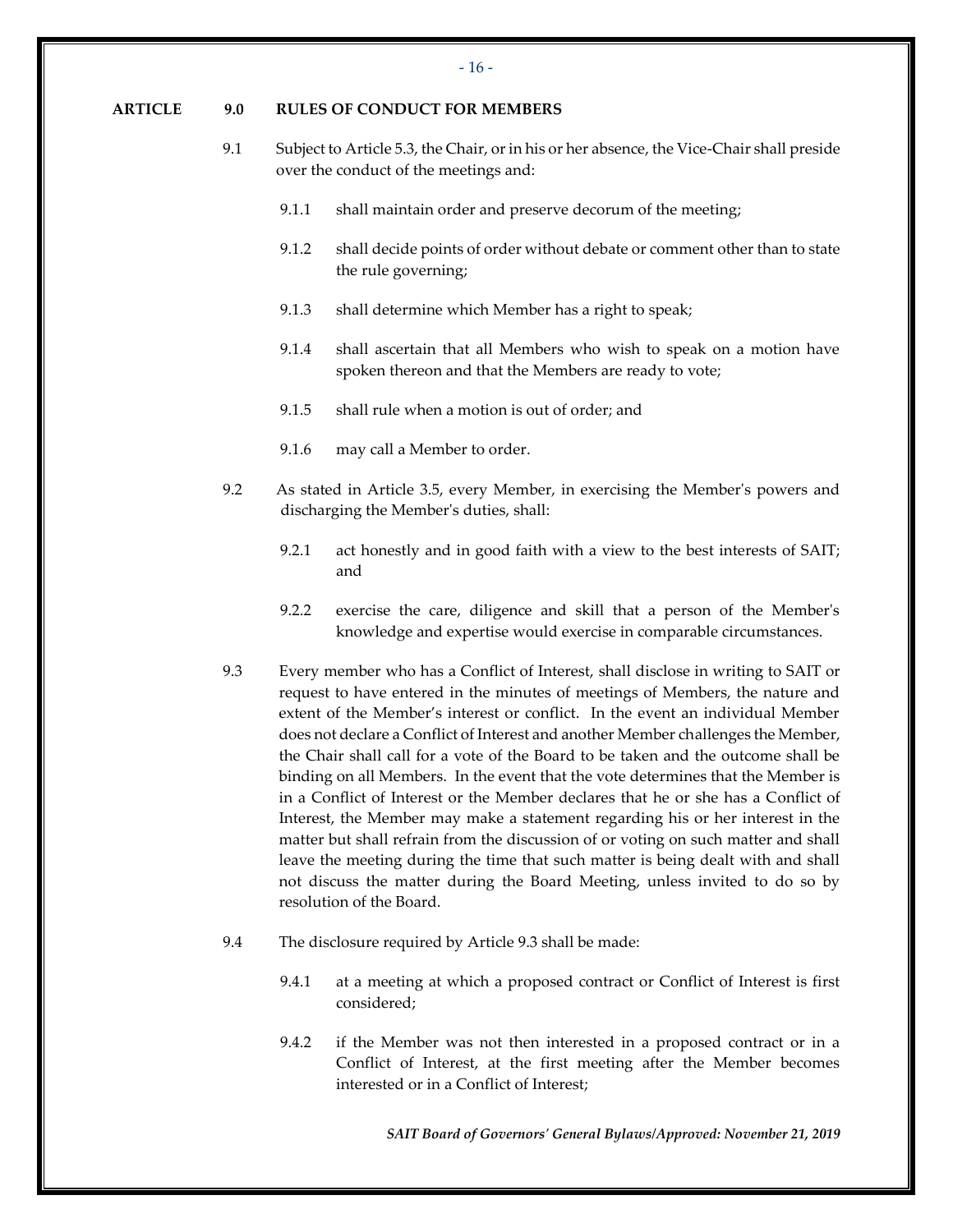- 9.4.3 if the Member becomes interested after a contract is made or a Conflict of Interest occurs, at the first meeting thereafter, or
- 9.4.4 if a person who is interested in a contract or in a Conflict of Interest later becomes a Member, at the first meeting after he/she becomes a Member.
- 9.5 No Member shall vote on a matter in which the Member is in a Conflict of Interest; however, Members may vote on any resolution to approve a contract which is:
	- 9.5.1 one relating primarily to the Member's remuneration as a Member;
	- 9.5.2 one relating primarily to the compensation paid by SAIT to the Member as an employee of SAIT or to a group of employees of SAIT of which the Member belongs; or
	- 9.5.3 one for indemnity or insurance of a Member.
- 9.6 As further clarification:
	- 9.6.1 Members nominated by SAIT's Student Association (SAITSA) and SAIT's employee constituent groups (SAFA, AUPE) may discuss and vote on matters involving students, faculty and non-academic staff members;
	- 9.6.2 No Member shall be in a Conflict of Interest on any matter pertaining to the setting of tuition or other fees to be charged by SAIT for programs, services or goods; and
	- 9.6.3 Notwithstanding the foregoing, no Member shall participate directly or indirectly in the formulation or development of strategy, tactics or practices on behalf of any of SAIT's employee groups with respect to compensation or other contractual matters vis-à-vis SAIT and any of its employee compensation groups and no Member shall participate, directly or indirectly, on behalf of any such group in the presentation of a position to, or negotiations with SAIT, which respect to such matters.
- 9.7 Where doubt exists as to whether a Member has an interest in a material contract or a proposed material contract or is otherwise in a position of Conflict of Interest, the Board, on the request of any Member, shall determine the question.
- 9.8 For the purposes of this Article, a general notice to the Members by a Member disclosing that the Member is a director, officer, partner or associate of or has a material interest or relationship with any person, company, corporation, partnership, venture or other entity, whether incorporated or not, and is interested in any contract made therewith, is a sufficient declaration of Conflict of Interest or interest in relation to any contract so made.
- 9.9 A Member interested in a contract may be counted to determine the presence of a quorum at a meeting of Members that authorized the contract if the Member disclosed the Member's interest in accordance with the above provision.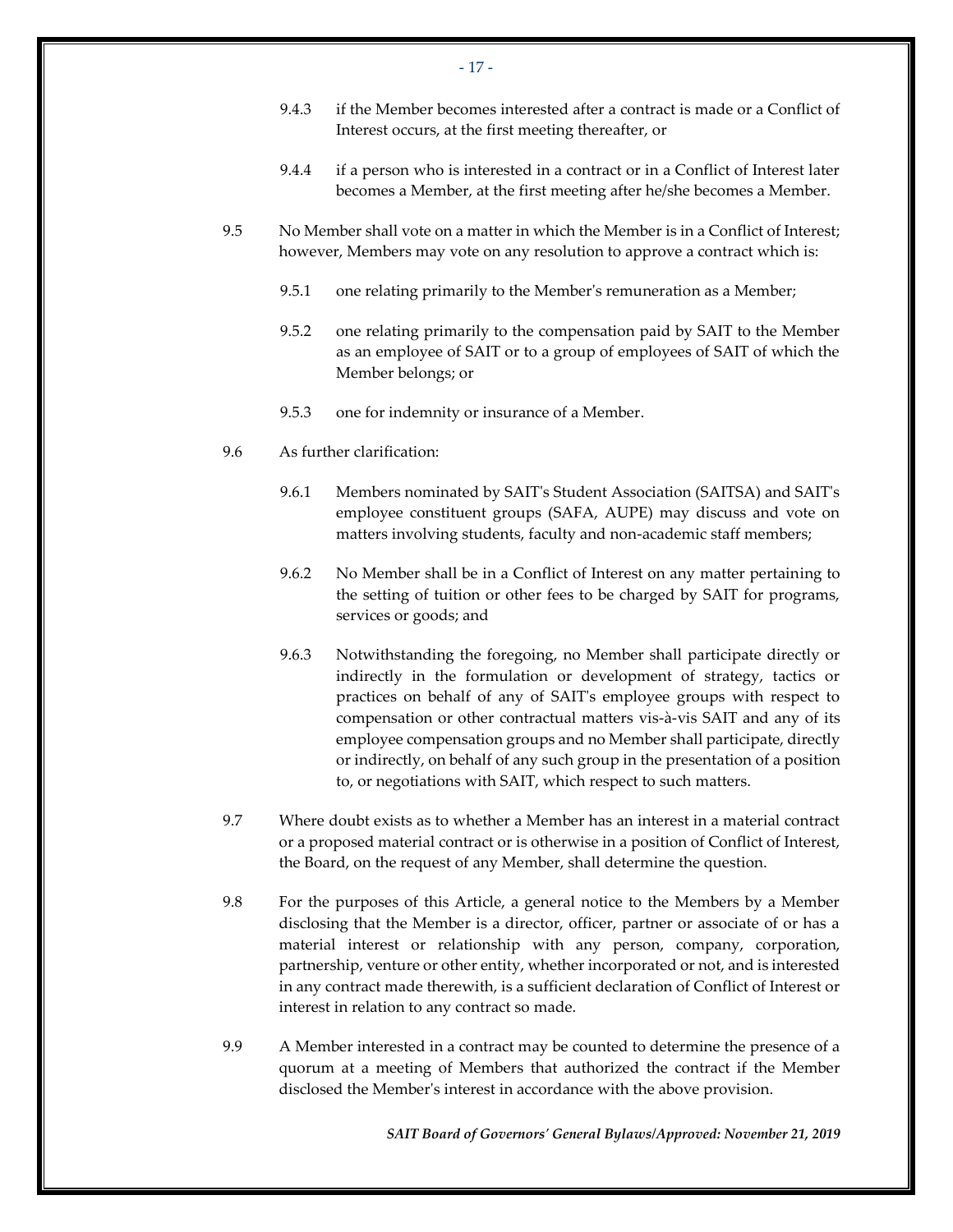- 9.10 A contract between SAIT and any one or more third parties is not invalid by reason of the failure of a Member of the Board to observe the provisions of this Article 9.0.
- 9.11 In the event that a Member breaches his or her obligations pursuant to this Article 9.0, the provisions of Article [14.8](#page-25-0) shall apply.

- 18 -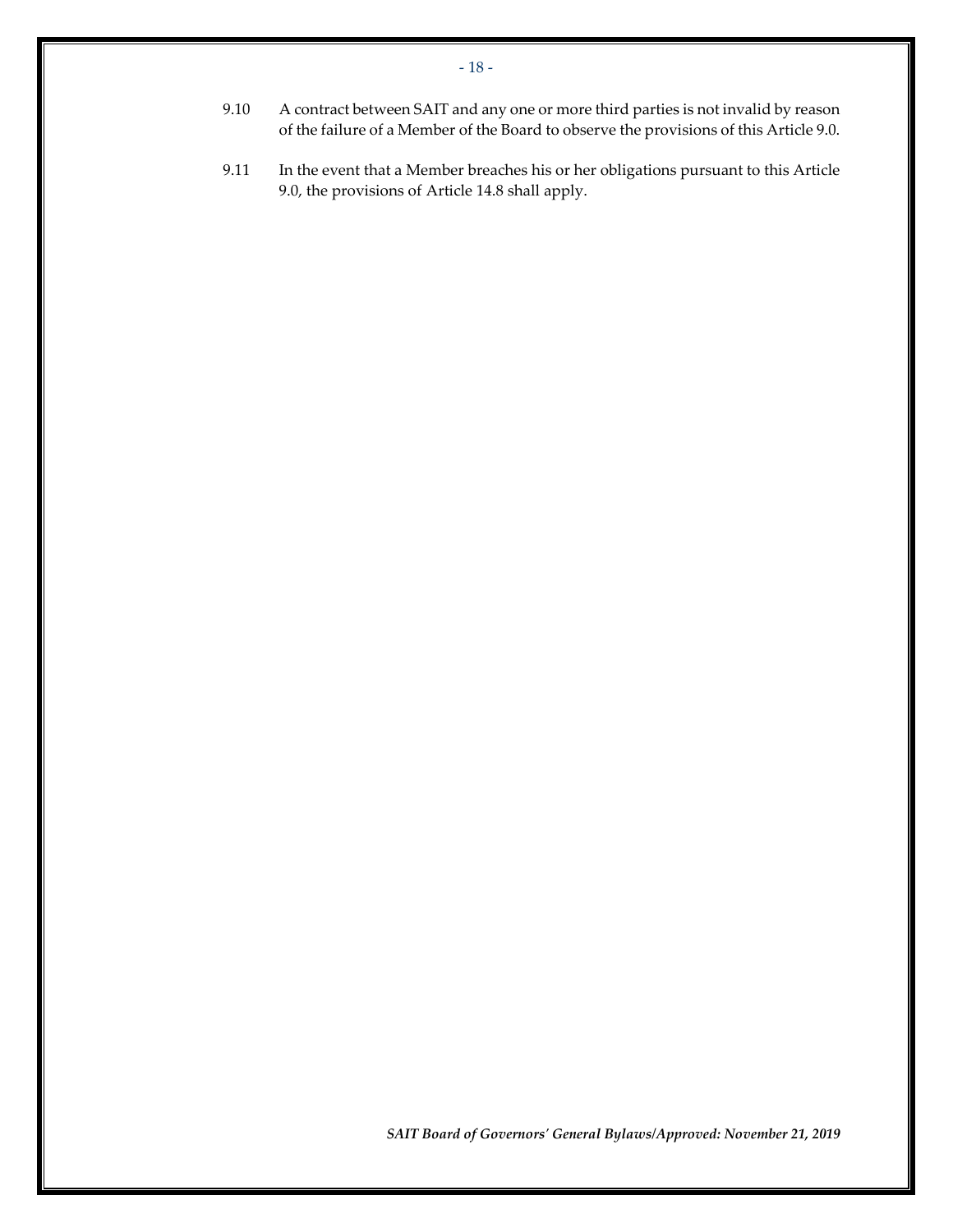#### <span id="page-20-0"></span>**ARTICLE 10.0 VOTING PROCEDURE**

- 10.1 Each motion, unless otherwise provided in this Bylaw, shall be decided by a majority vote of Members present, provided there is a quorum present at the meeting. The Chair shall not have a second or casting vote.
- 10.2 In case of an equality of votes, the motion shall not be carried or adopted.
- 10.3 A motion may be presented to Members by email or other electronic means and shall be decided by a majority of Members. The Chair shall not have a second or casting vote.
- 10.4 On every motion, every Member present, unless otherwise prohibited from voting due to a Conflict of Interest, shall vote for or against or abstain from voting, and each voting Member shall have one vote.
- 10.5 Subject to the Act, any question at a meeting of Members shall be decided by a show of hands or a verbal affirmation of, rejection of, or abstaining from the resolution, unless a ballot thereon is required or demanded as hereinafter provided. Whenever a vote by show of hands or verbally shall have been taken upon a question, unless a ballot thereon is so required or demanded, a declaration by the Chair of the meeting that the vote upon the question has been carried or carried by a particular majority or not carried and an entry to that effect in the minutes of the meeting shall be prima facie evidence of the fact without proof of the number or proportion of the votes recorded in favour of or against any resolution or other proceeding in respect of the said question, and the result of the vote so taken shall be the decision of the Members upon the said question.
- 10.6 On any question proposed for consideration at a meeting of Members, and whether or not a show of hands or verbal vote has been taken thereon, the Chair may require a ballot (including a secret ballot) or any person who is present and entitled to vote on such question at the meeting may demand a ballot (including a secret ballot). A ballot so required or demanded shall be taken in such manner as the Chair shall direct. A requirement or demand for a ballot may be withdrawn at any time prior to the taking of the ballot. If a ballot is taken each Member present and entitled to vote thereon shall be entitled to one vote, and the result of the ballot so taken shall be the decision of the Members upon the said question.
- 10.7 Any Member may require a recorded vote on any question and, in such case, the Secretary shall record in the minutes the name of each Member voting for or against the issue or abstaining on the issue.
- 10.8 No proxy votes shall be allowed.
- <span id="page-20-1"></span>10.9 Notwithstanding Article [11.5,](#page-21-1) a resolution in writing signed by all Members entitled to vote on that resolution at a meeting of Members or a Committee of Members is as valid as if it had been passed at a duly convened meeting of Members or a Committee thereof.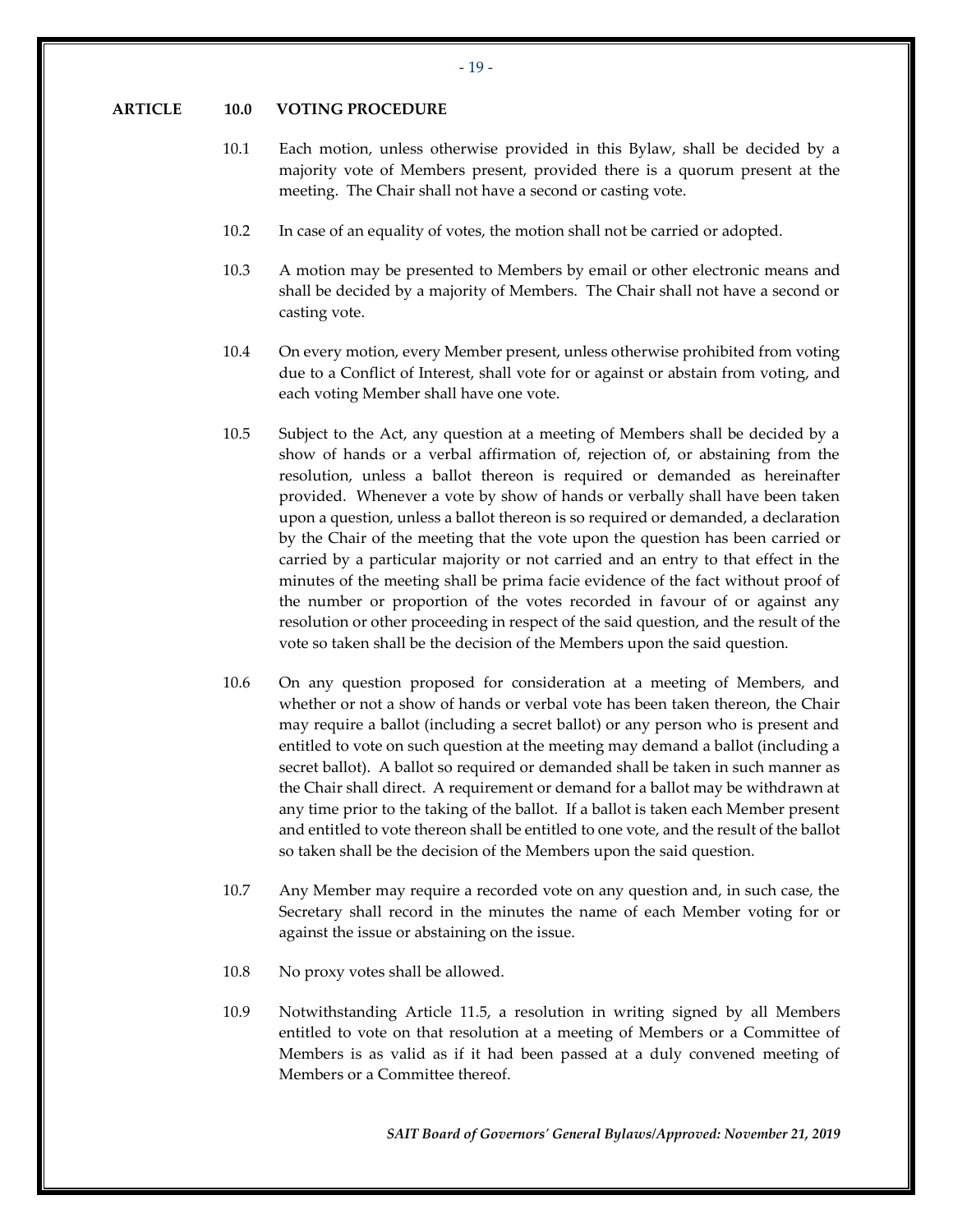#### <span id="page-21-0"></span>**ARTICLE 11.0 QUORUM**

- 11.1 A majority of persons holding office from time to time as Members constitutes a quorum of the Board.
- 11.2 As long as there is a quorum of the Board,
	- 11.2.1 the Board is deemed to be properly constituted notwithstanding that there are any vacancies on the Board; and
	- 11.2.2 any resolution or bylaw passed by a majority of the Members present at a meeting of the Board at which a quorum is present binds all the Members of the board.
- 11.3 A quorum at any meeting of a Committee of the Board shall consist of the majority of the Committee members. Except for the Executive Committee, the Chair and President and CEO are ex-officio members of all Committees but are not counted in establishing a Committee's quorum and have no voting rights.
- 11.4 Board members who attend a Committee meeting, of which they are not a member, can participate in the Committee's debate and discussions but do not vote and are not counted in establishing a Committee's quorum.
- <span id="page-21-1"></span>11.5 Subject to Article [10.9,](#page-20-1) no resolution of the Board or of a Committee is valid unless it is adopted at a duly constituted meeting of the Board or of the respective Committee at which a quorum is present at the time the resolution is passed.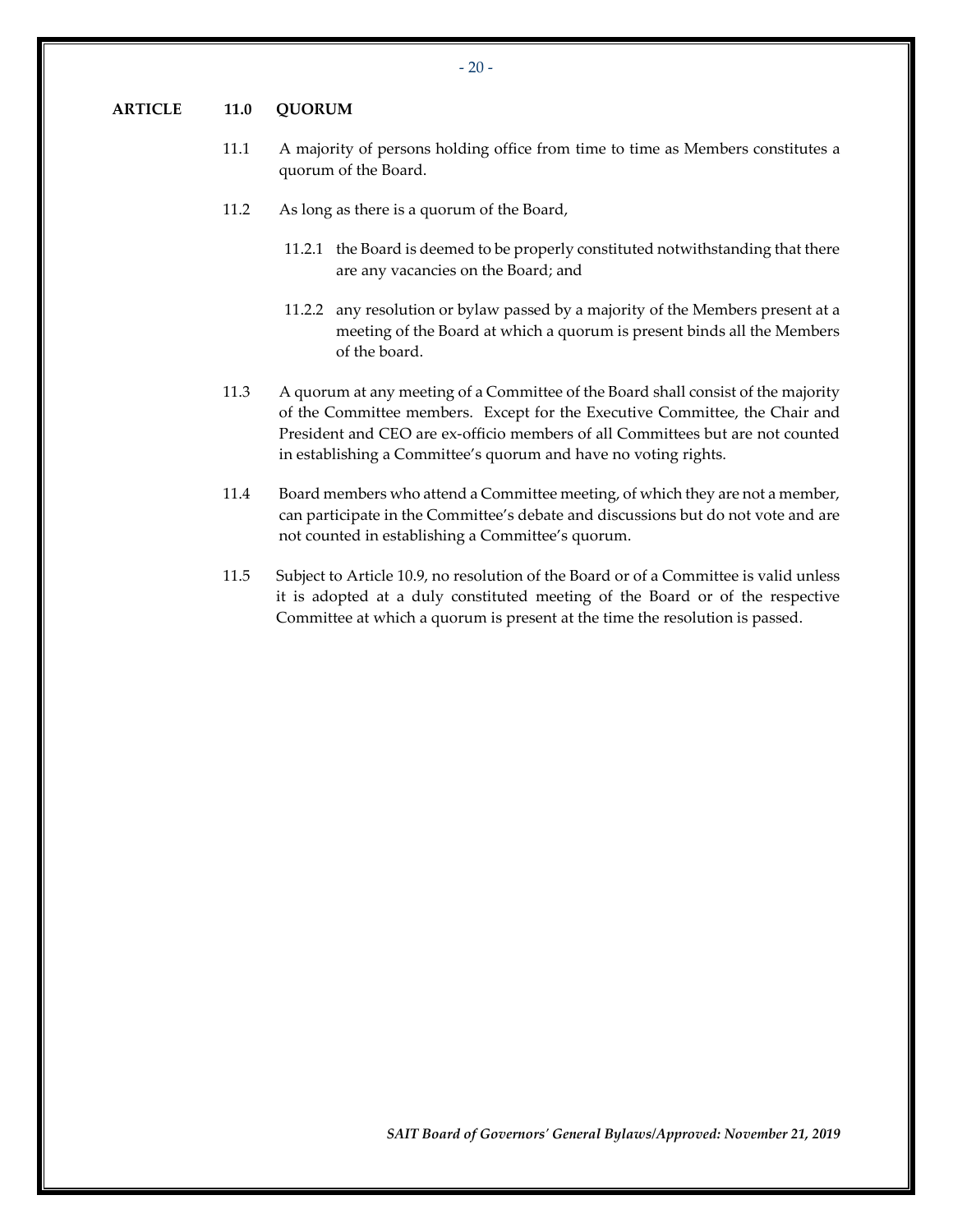#### <span id="page-22-0"></span>**ARTICLE 12.0 AMENDMENTS TO BYLAWS**

- 12.1 These Bylaws shall not be amended, repealed or adopted (collectively an "Amendment") except after notice to Members has been given setting out the proposed Amendment(s) together with reasons therefor, and has been adopted in the manner set out in Article [12.3.](#page-22-1)
- 12.2 A written copy of any proposed Amendment shall be submitted to each Member at least one week prior to the first reading of the proposed Amendment.
- <span id="page-22-1"></span>12.3 Every Amendment shall have a reading at a meeting of the Board and adopted by the majority of the Board as long as a majority is present.
- 12.4 Bylaws and Amendments shall be signed, when passed, by the Chair and the President and CEO.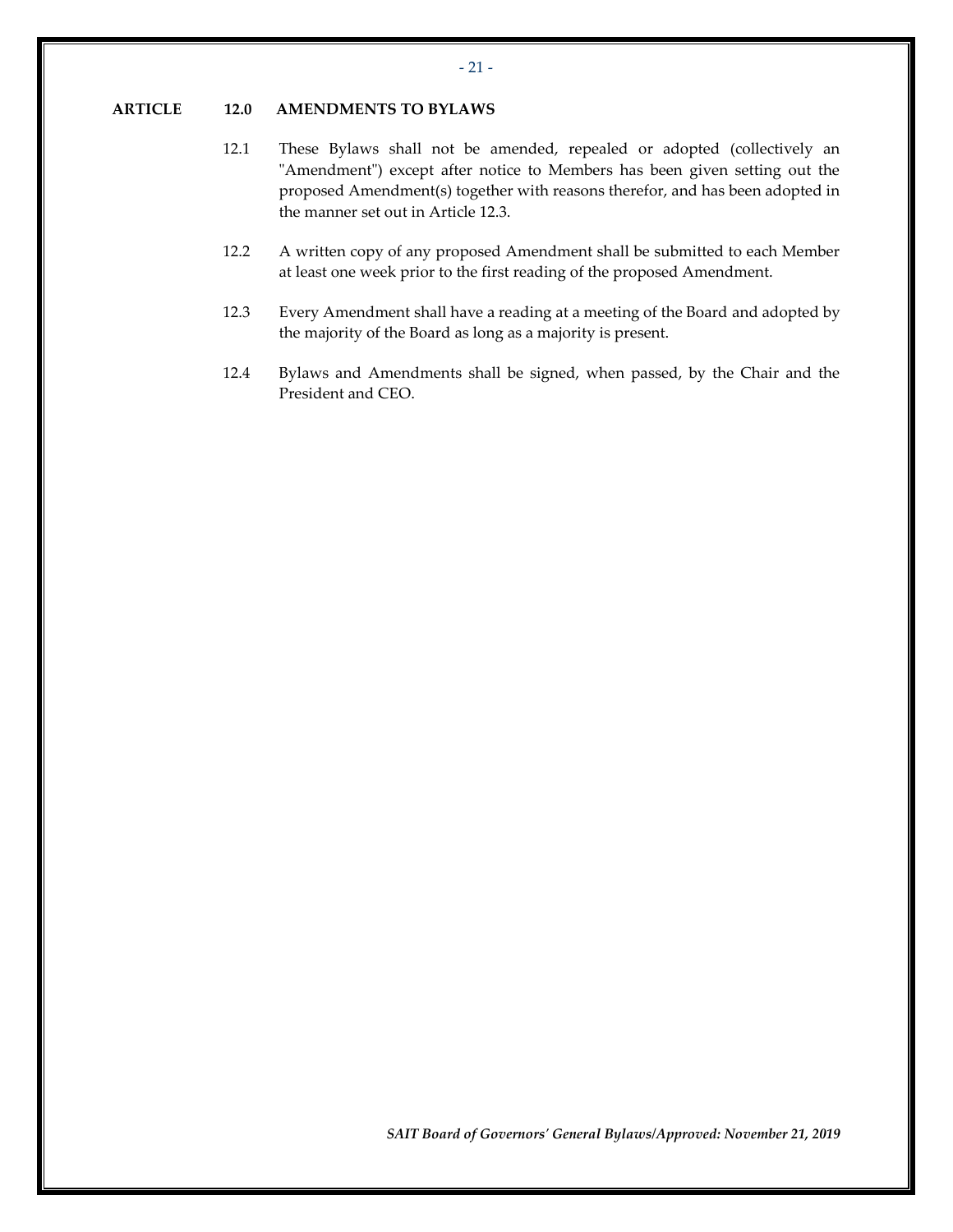#### <span id="page-23-0"></span>**ARTICLE 13.0 REMUNERATION AND EXPENSES OF BOARD MEMBERS**

- 13.1 Except for the President and CEO, Members may be entitled to honoraria for the performance of their duties as Members of the Board. The amount of honoraria shall be at the discretion of the Board.
- 13.2 Members shall be paid or reimbursed reasonable and appropriate travelling and living expenses when absent from their ordinary places of residence in the course of their duties as Members, at the rates prescribed by the Board as identified in the Institute's Expenses Policy/Procedures. Any disagreements in such matters shall be resolved by the Committee of the Board to which the Board has assigned such responsibility, failing which, by the Chair.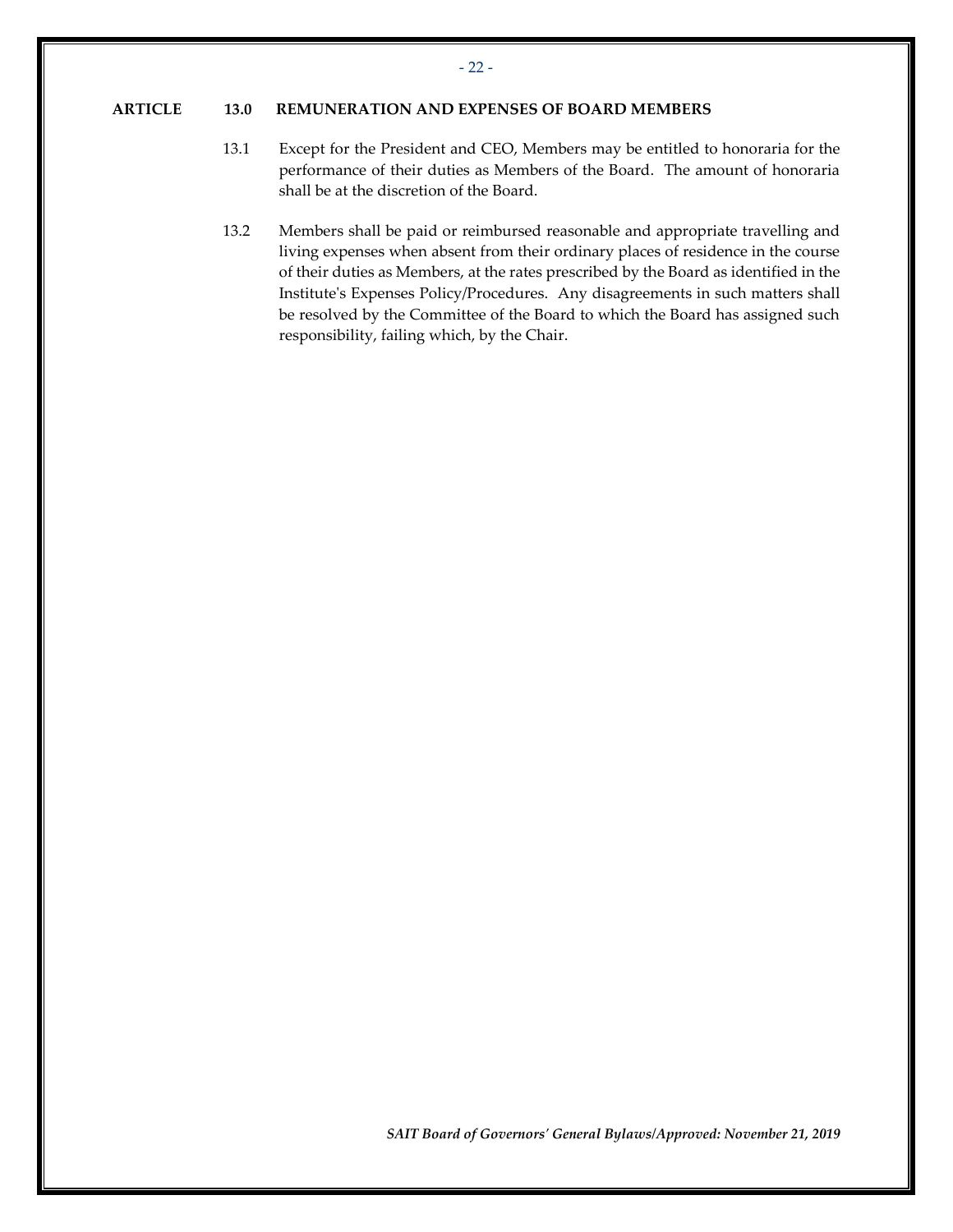#### <span id="page-24-0"></span>**ARTICLE 14.0 TERMS OF OFFICE AND VACANCY**

- 14.1 Subject to sections 52(4), 56, 57, 81(2) and 101 of the Act, as the same may be amended from time to time, and subject to Articles [14.5](#page-24-1) and [14.8](#page-25-0) of these Bylaws, a person appointed as a Member:
	- 14.1.1 holds office for a term not exceeding 3 years as prescribed in the appointment, and
	- 14.1.2 continues to hold office after the expiry of the person's term of office until the person is reappointed, the person's successor is appointed or a period of 3 months has elapsed, whichever occurs first.
- <span id="page-24-3"></span>14.2 An appointed Member is eligible for reappointment for a 2nd term but not for a further term until a period of 3 years following the Member's 2nd term has expired.
- <span id="page-24-2"></span>14.3 If a vacancy occurs on the Board, a person may be appointed as a Member of the Board to serve the balance of the unexpired term of office of the former Member:
	- 14.3.1 by the Lieutenant Governor in Council, if the former Member was appointed by the Lieutenant Governor in Council, or
	- 14.3.2 by the Minister, if the former Member was appointed by the Minister.
- 14.4 When a Member is appointed under Article [14.3](#page-24-2) to serve the balance of an unexpired term, that service is not considered a new term for the purposes of Article [14.2.](#page-24-3)

#### Termination

- <span id="page-24-1"></span>14.5 The term of office of a Member of the Board terminates when:
	- 14.5.1 in the case of a person nominated by the academic staff association of SAIT, that person ceases to be an academic staff member at SAIT;
	- 14.5.2 in the case of a person nominated by the non-academic staff association of SAIT, that person ceases to be a member of the non-academic staff of SAIT;
	- 14.5.3 in the case of a person nominated by SAIT's Students Association, that person ceases to be a student at SAIT; or
	- 14.5.4 that person may no longer remain a Member pursuant to section 54 of the Act or in the event the Minister or Lieutenant-Governor has removed that Member, including pursuant to Article [14.8](#page-25-0) of these Bylaws.
- 14.6 If a Board Member resigns from the Board, the Member's appointment as a Member terminates on the effective date specified in the Member's resignation or, if no effective date is specified, on the date the Board receives the resignation.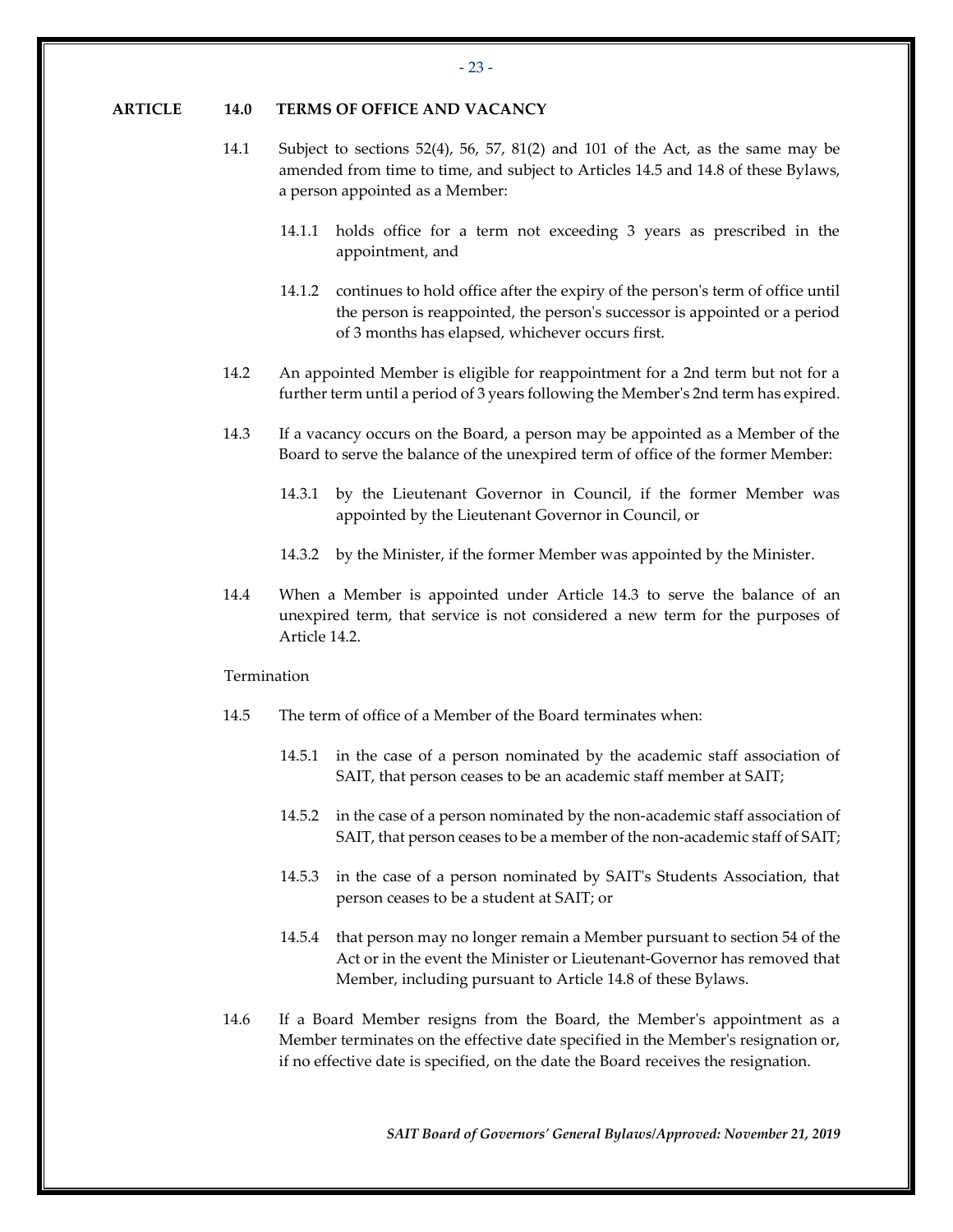- 14.7 Upon receiving notice of a resignation from a Member, the Chair, on behalf of the Board, shall inform the Minister or Lieutenant-Governor that appointed the affected Member, that a vacancy exists and request that a successor be appointed.
- <span id="page-25-0"></span>14.8 If the Board has reasonably determined that a Member, other than the President and CEO, has breached the approved standards of conduct for its Members, the Board, on ordinary resolution, may request the Member's resignation and, in the event that the Member refuses to resign, the Board is empowered to request the Minister or Lieutenant-Governor responsible for appointing that Member to deal with the matter.
- 14.9 If a Member of the Board, other than the President and CEO, is absent without the permission of the Chair from 3 consecutive meetings of the Board, the Board, members office immediately becomes vacant.

- 24 -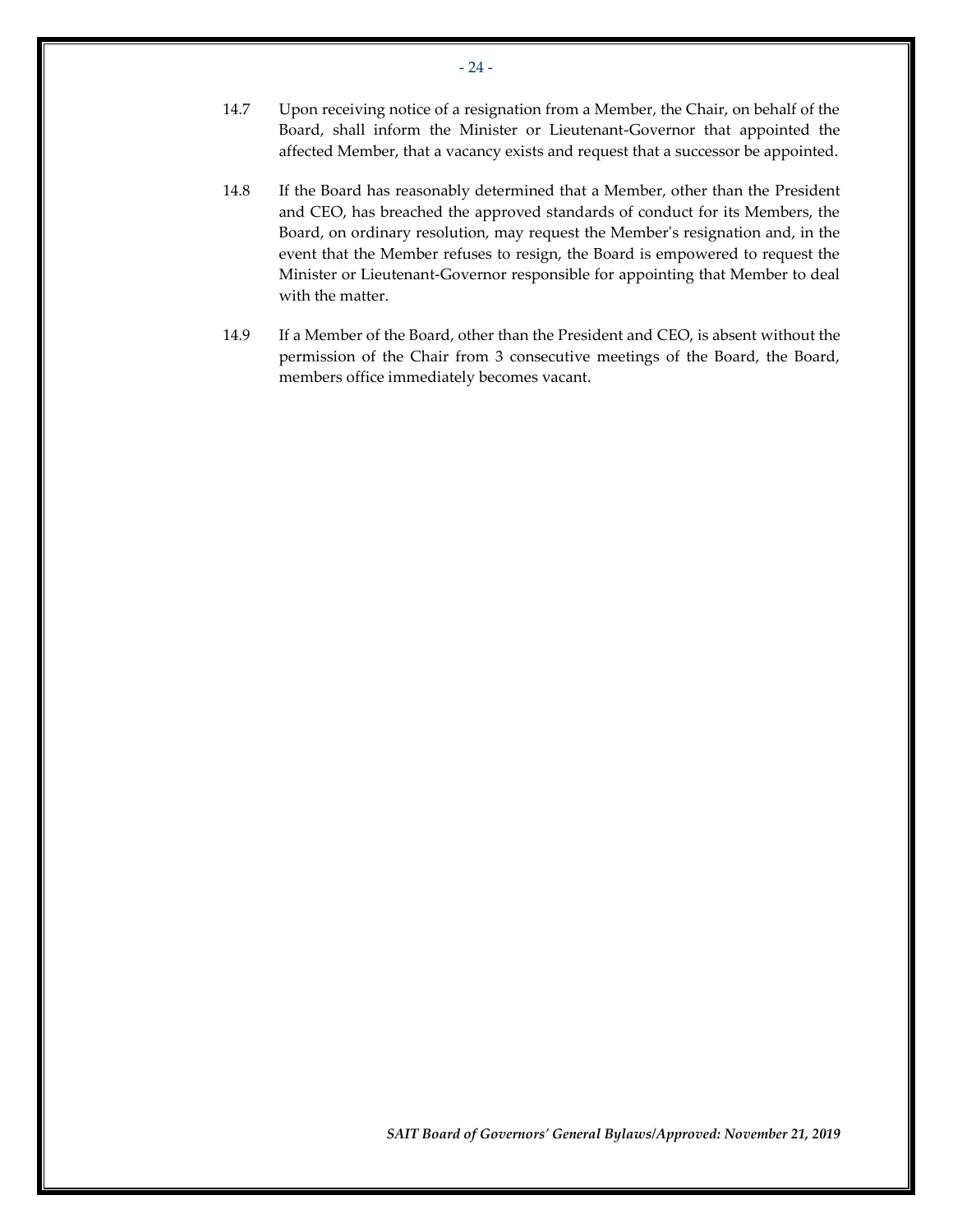#### <span id="page-26-0"></span>**ARTICLE 15.0 PROTECTION FROM LIABILITY**

- 15.1 Except in respect of an action by or on behalf of SAIT to procure a judgment in its favour, SAIT shall indemnify present and past Members, officers, employees, volunteers and Committee members of SAIT from and against all costs, charges and expenses, including an amount paid to settle an action or satisfy a judgment, reasonably incurred in respect of any civil, criminal or administrative action or proceeding to which that person is made a party by reason of being or having been a Member, officer, employee, volunteer and or member of a Committee of SAIT, if:
	- 15.1.1 that person acted honestly and in good faith with a view to the best interests of SAIT; and
	- 15.1.2 in the case of criminal or administrative action or proceedings that is enforced by a monetary penalty, that person had reasonable grounds for believing that his/her conduct was lawful.
- 15.2 Neither the Board, nor the Members, nor any officer or employee of SAIT is liable for any act or omission of a SAIT academic staff association, a SAIT student organization or a SAIT student.
- 15.3 A Member is not personally liable for anything done by the Board in good faith in the purported exercise of performance of the Board's powers, duties and functions under the Act and these Bylaws.

*SAIT Board of Governors' General Bylaws/Approved: November 21, 2019*

- 25 -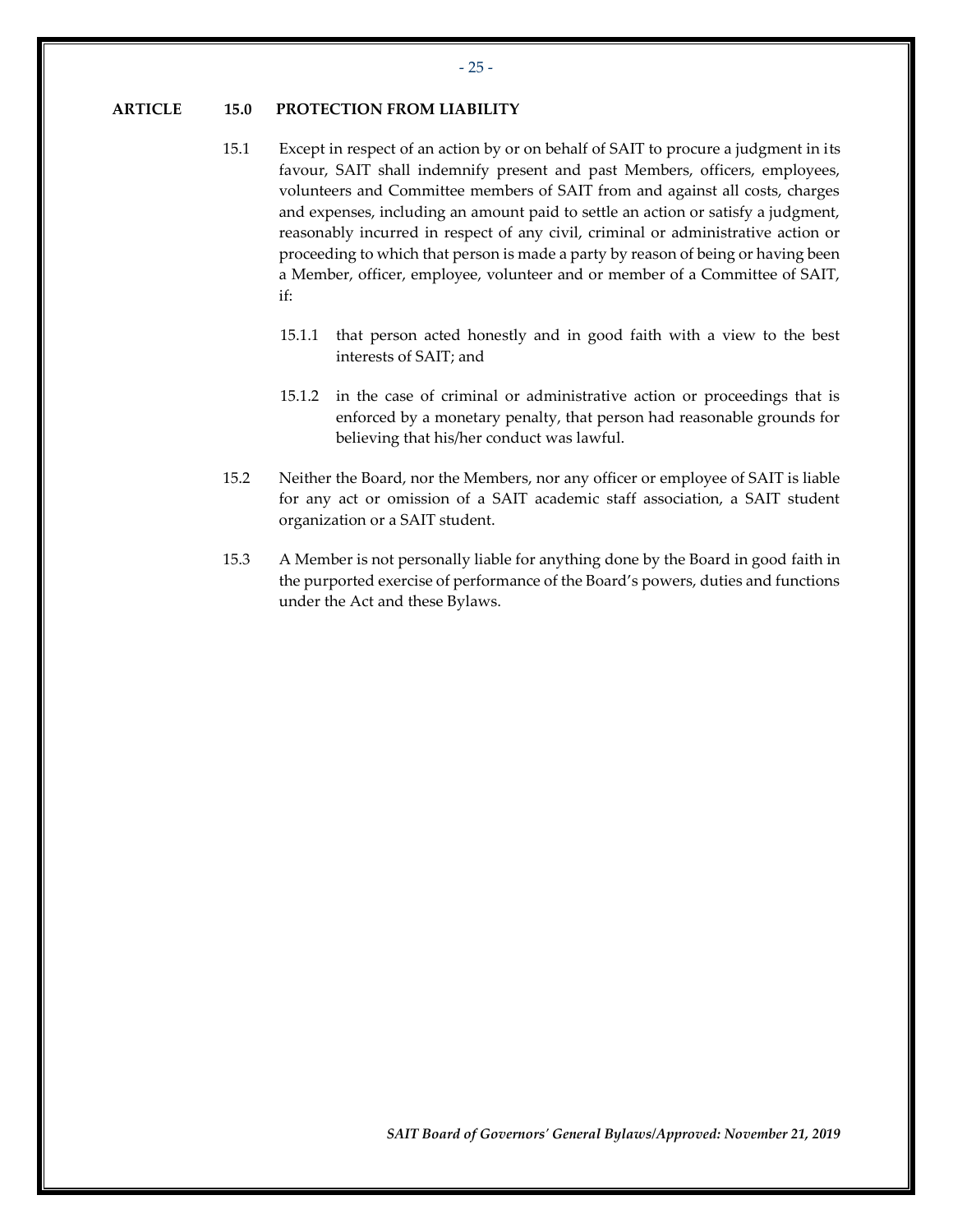#### <span id="page-27-0"></span>**ARTICLE 16.0 GOVERNANCE AND ADMINISTRATION OF THE INSTITUTE**

- 16.1 In determining the general policies of the organization, administration, operation and programs and courses of instruction of the Institute, the Board may:
	- 16.1.1 consult with the SAIT Students' Association from time-to-time to make regulations in support of the SAIT Students' Association in carrying out obligations with respect to student conduct and discipline;
	- 16.1.2 delegate matters of an instructional or professional nature to the Academic Council for recommendations or reports, through the President and CEO, to the Board;
	- 16.1.3 consult with the affected groups on campus on matters relating to general governance and administration of the Institute; and
	- 16.1.4 establish Committees to study and make recommendations to the Board on any matter under the Board's jurisdiction.

*SAIT Board of Governors' General Bylaws/Approved: November 21, 2019*

- 26 -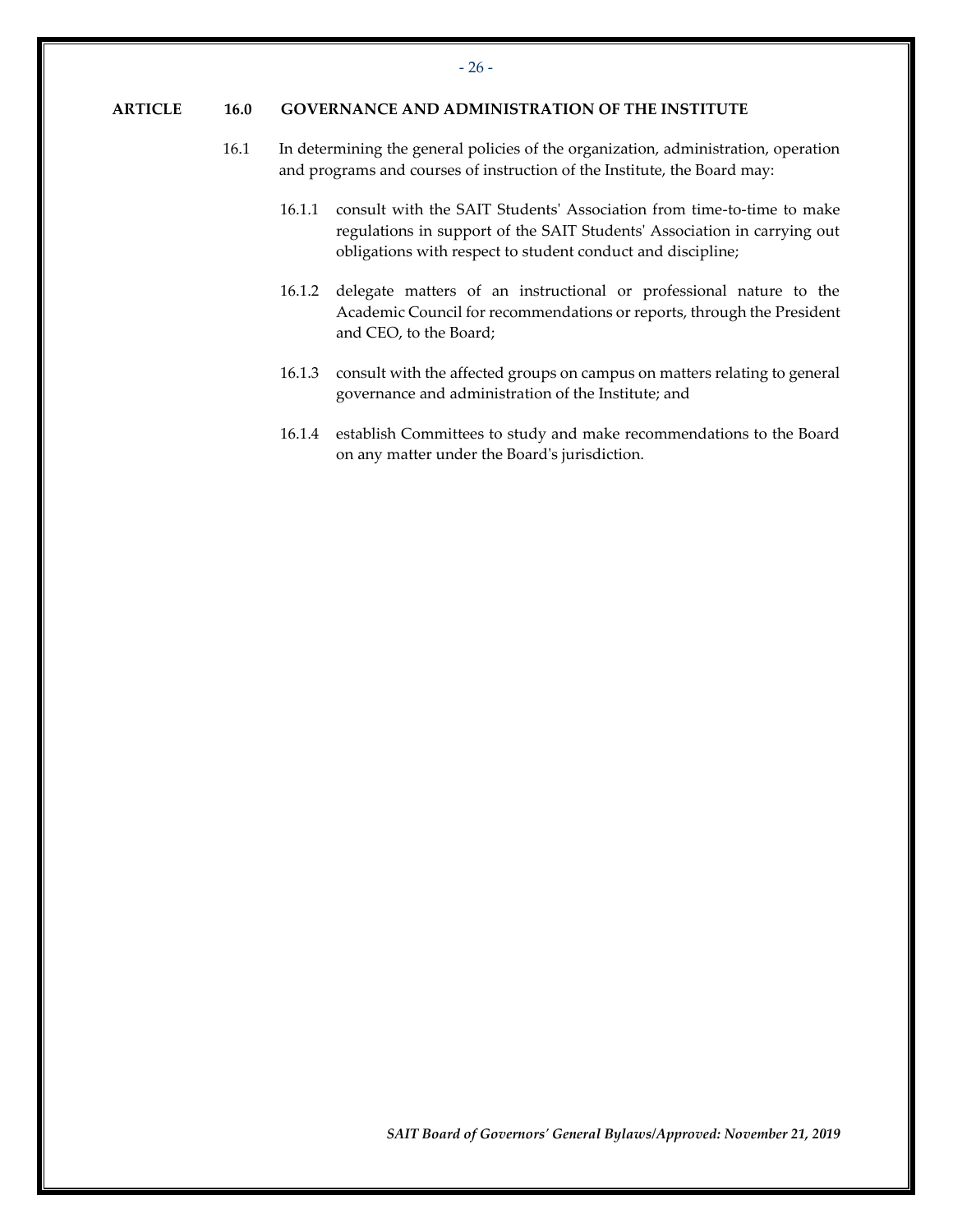### <span id="page-28-0"></span>**ARTICLE 17.0 OFFICERS AND EMPLOYEES**

- 17.1 The Board shall appoint the President and CEO and:
	- 17.1.1 shall prescribe the term of office of the President and CEO and the remuneration to be paid to the President and CEO;
	- 17.1.2 the President and CEO has general supervision over and direction of the operation of SAIT and has those other powers, duties and functions that are assigned to the President and CEO by the Board from time to time; and
	- 17.1.3 the President and CEO may delegate in writing any of the President and CEO's powers, duties or functions as the President and CEO considers appropriate and may prescribe conditions governing the exercise or performance of any delegated power, duty or function, including the power of sub-delegation.
- 17.2 The Board may appoint the number of vice-Presidents for SAIT that the Board considers advisable. A vice-President has the powers, duties and functions that are assigned to the vice-President by the Board on the recommendation of the President and CEO.
- 17.3 The Board shall appoint any officers and employees or other persons it considers necessary for the proper conduct of the affairs of SAIT and may promote or dismiss the officers and employees and with regard to officers and employees:
	- 17.3.1 determine their remuneration,
	- 17.3.2 prescribe their duties, and
	- 17.3.3 prescribe the term of employment or retention and the terms and conditions of employment or retention.
- <span id="page-28-1"></span>17.4 The Board shall employ any persons it considers necessary to serve as academic staff members and, subject to delegation by the Board, the same shall be upon the recommendation of the President and CEO, including:
	- 17.4.1 determining their remuneration,
	- 17.4.2 prescribing their duties, and
	- 17.4.3 prescribing the term of employment and the terms and conditions of employment of such academic staff Members.

The provisions of this Article [17.4](#page-28-1) shall be subject to any existing agreement between the Board and an academic staff association pursuant to section 84 of the Act.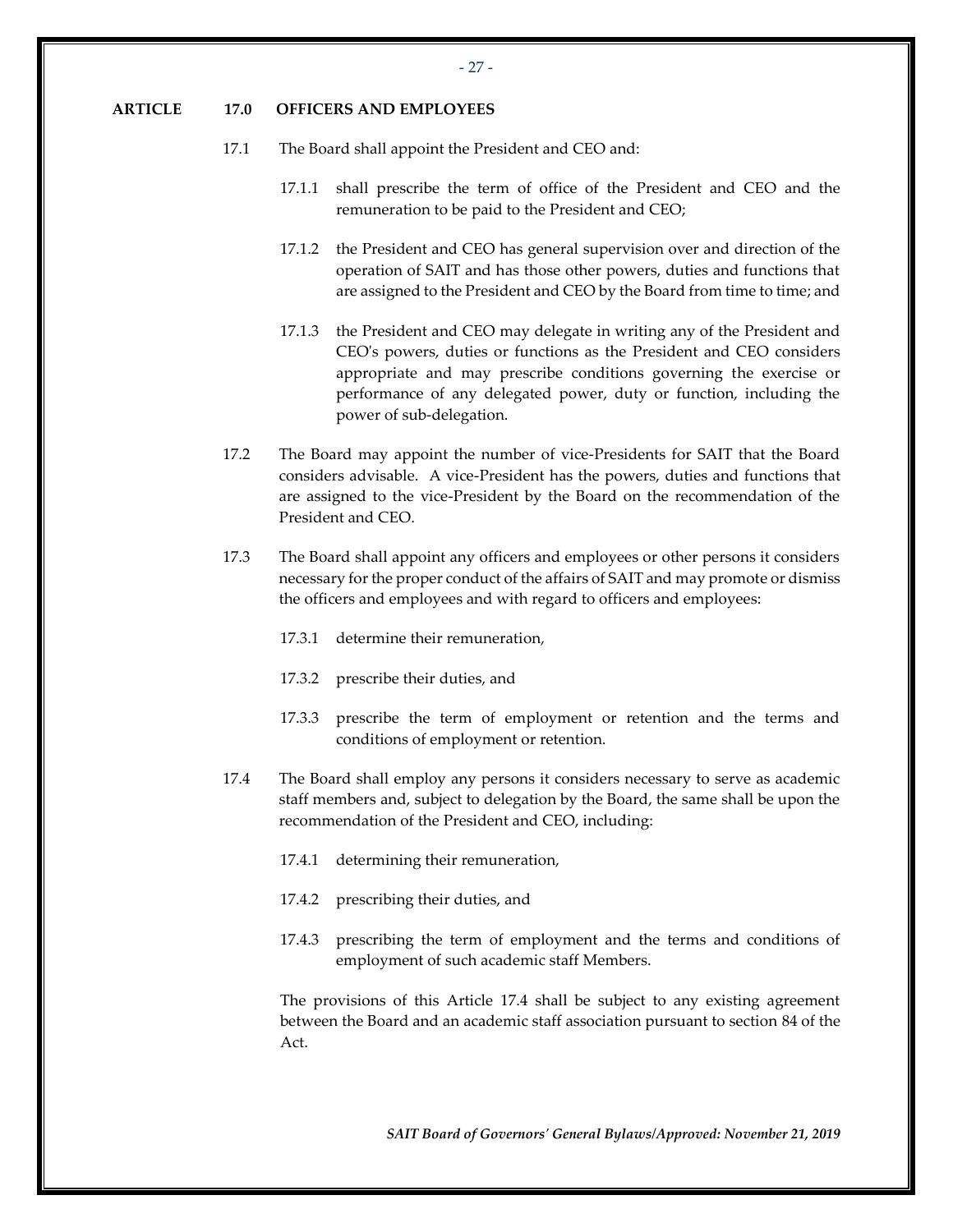- 17.5 The Board may, after consultation with the academic staff association of SAIT and, subject to delegation by the Board, the same shall be upon the recommendation of the President and CEO:
	- 17.5.1 designate categories of employees as academic staff members;
	- 17.5.2 designate individual employees as academic staff members; and
	- 17.5.3 change a designation made under clauses (a) or (b) above.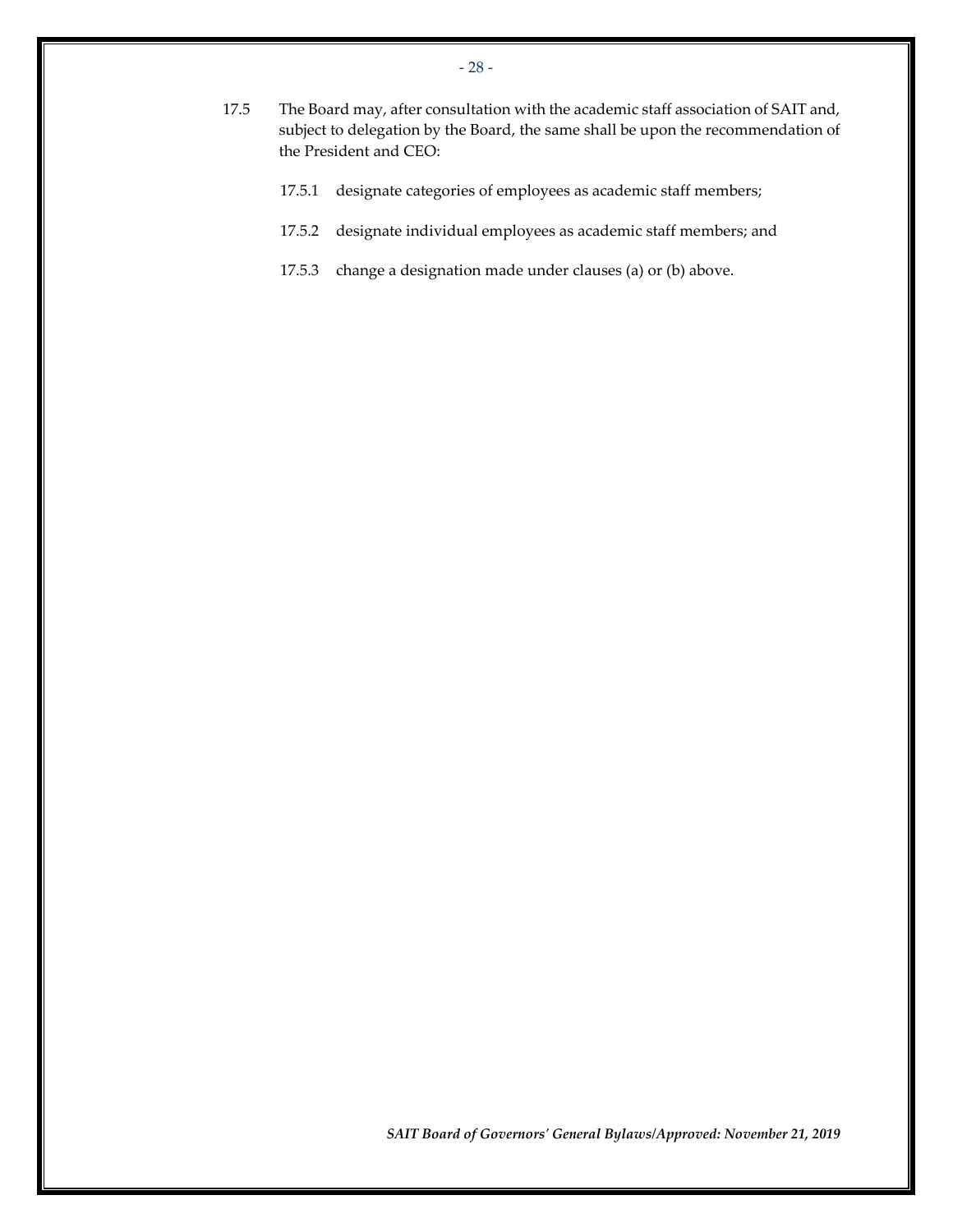### <span id="page-30-0"></span>**ARTICLE 18.0 DELEGATION AND ASSIGNMENT OF POWERS AND DUTIES TO THE PRESIDENT AND CEO**

- 18.1 A Board may delegate in writing to any person any power, duty or function conferred or imposed on it by the Act, except the power to make Bylaws.
- 18.2 The Board has the general and overriding power to enter into all contracts, documents or instruments in writing of whatever nature binding SAIT, subject to any limitations contained in the Act.
- 18.3 The Board is given the authority to delegate and assign powers and duties to the President and CEO, except the power to make Bylaws.
- 18.4 Unless restricted by Article [18.5](#page-30-1) below or otherwise specifically restricted by resolution of the Board, all contracts, documents or instruments in writing requiring the signature of the Board may be executed on behalf of SAIT and the Board by the President and CEO or the delegate or delegates of the President and CEO, and all contracts, documents and instruments in writing so executed shall be binding upon the Board and upon SAIT without any further authorization or formality. The term "contracts, documents or instruments in writing" shall include but not be limited to deeds, mortgages, hypothecs, charges, conveyances, transfers and assignments of property, real or personal, immovable or moveable, agreements, releases, receipts and discharges for the payment of money or other obligations, conveyances and all paper writings.
- <span id="page-30-1"></span>18.5 Notwithstanding the delegation of authority conferred upon the President and CEO or others, the Board shall retain the residual power to specifically direct execution of any contract, document or instrument of whatever nature, and specifically such contracts, documents or instruments involving:
	- 18.5.1 such amount as may be set by a resolution of the Board from time to time;
	- 18.5.2 the purchase, sale, acquisition, disposition or leasing of real estate;
	- 18.5.3 the selection of the President and CEO; or
	- 18.5.4 collective agreements.

*SAIT Board of Governors' General Bylaws/Approved: November 21, 2019*

- 29 -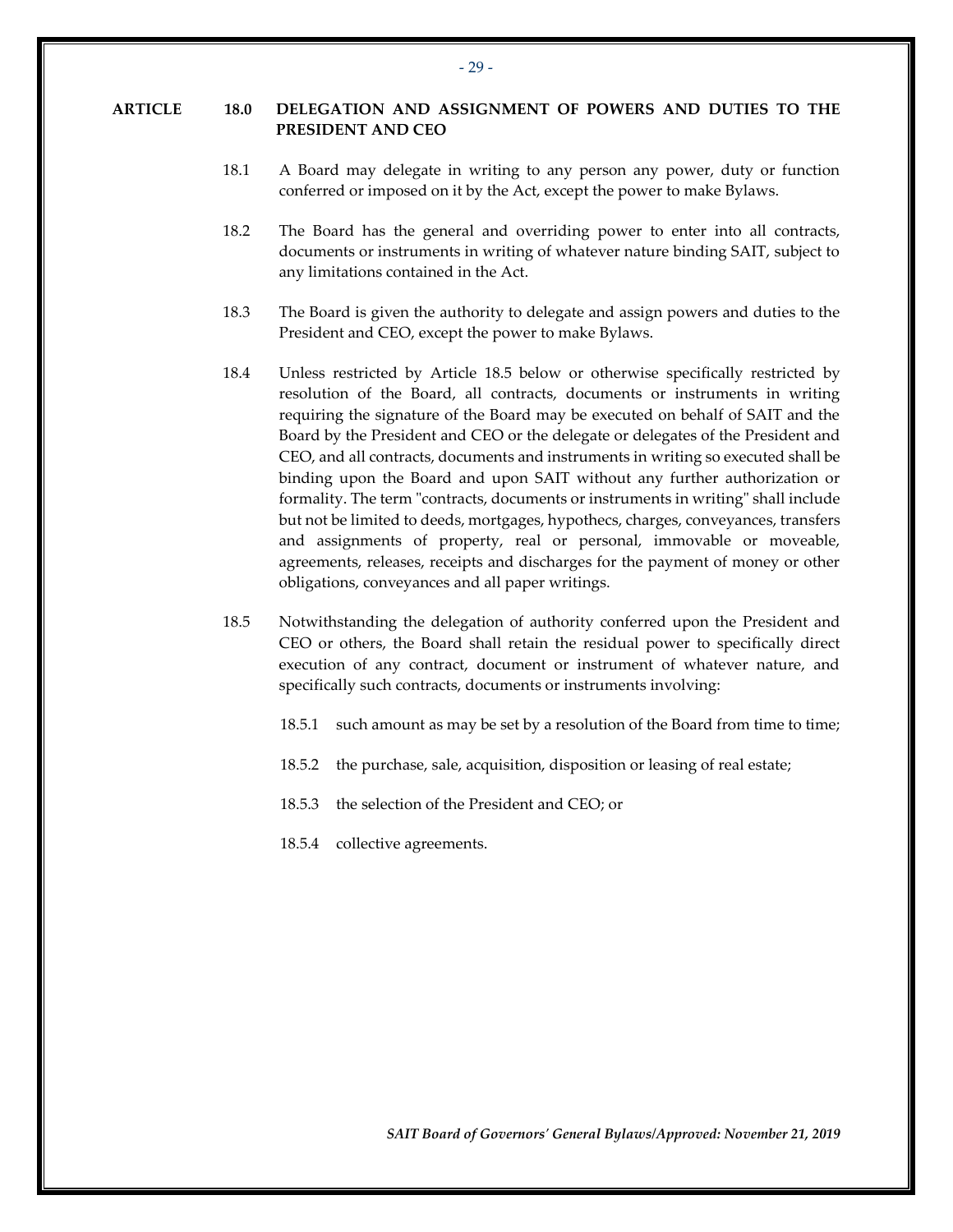#### <span id="page-31-0"></span>**ARTICLE 19.0 COMMITTEES OF THE BOARD**

- 19.1 The Board from time to time shall establish such Committees or working teams as it shall determine to assist the Board in carrying out and performing its duties and shall determine the mandate and tenure of each such Committee or working team; provided that no Committee, unless explicitly authorized by the Board, shall have the authority to commit the Board or the Institute to any course of conduct nor to enter into any contract on behalf of the Institute.
- 19.2 Except for the Executive Committee, the President and CEO and Chair are ex officio members of all Board Committees. Ex officio members participate in the Committee's debate and discussions but do not vote and are not counted in establishing a Committee's quorum. Committees of the Board include; Audit Investment, Governance and Executive.
- 19.3 The President and CEO shall designate, as required, appropriate SAIT employees to serve as resource persons to Committees.
- 19.4 The terms of reference of each Committee shall be reviewed by the Committee at its first meeting of the institute year as a means of orienting new members of the Committees and identifying elements which may require clarification from the Board. The terms of reference of any Committee may be amended by the Board at any time.
- 19.5 Subject to the terms of reference or other restrictions issued by the Board, Committees shall establish their own rules except during periods of time when empowered to act on behalf of the Board, when they shall be subject to the rules governing the Board.
- <span id="page-31-1"></span>19.6 Subject to the terms of reference of each Committee, Members who attend a meeting of a Committee of which they are not a member can, for that meeting, participate in the Committee's debate and discussions but do not vote and are not counted in establishing a Committee's quorum for that meeting, with the exception of meetings of the Executive Committee (or such successor Committee thereof), at which Members (who are not members of the Executive Committee) may only attend upon request to the chair of the Executive Committee.
- 19.7 Subject to Article 8.0 hereof and the Act, Committee minutes, agenda materials and related documents shall be treated as confidential by Committee members and the chair of each Committee shall be responsible for their safe custody unless formally released to the public by that Committee or by the Board.
- 19.8 Committees deal with topics that involve a considerable degree of confidentiality, and meetings shall therefore be held in-camera, subject to the Board designating all or parts of Committee meetings to be open.
- 19.9 Work teams shall conform to the practices designated herein for Committees unless otherwise instructed by the Board.

*SAIT Board of Governors' General Bylaws/Approved: November 21, 2019*

- 30 -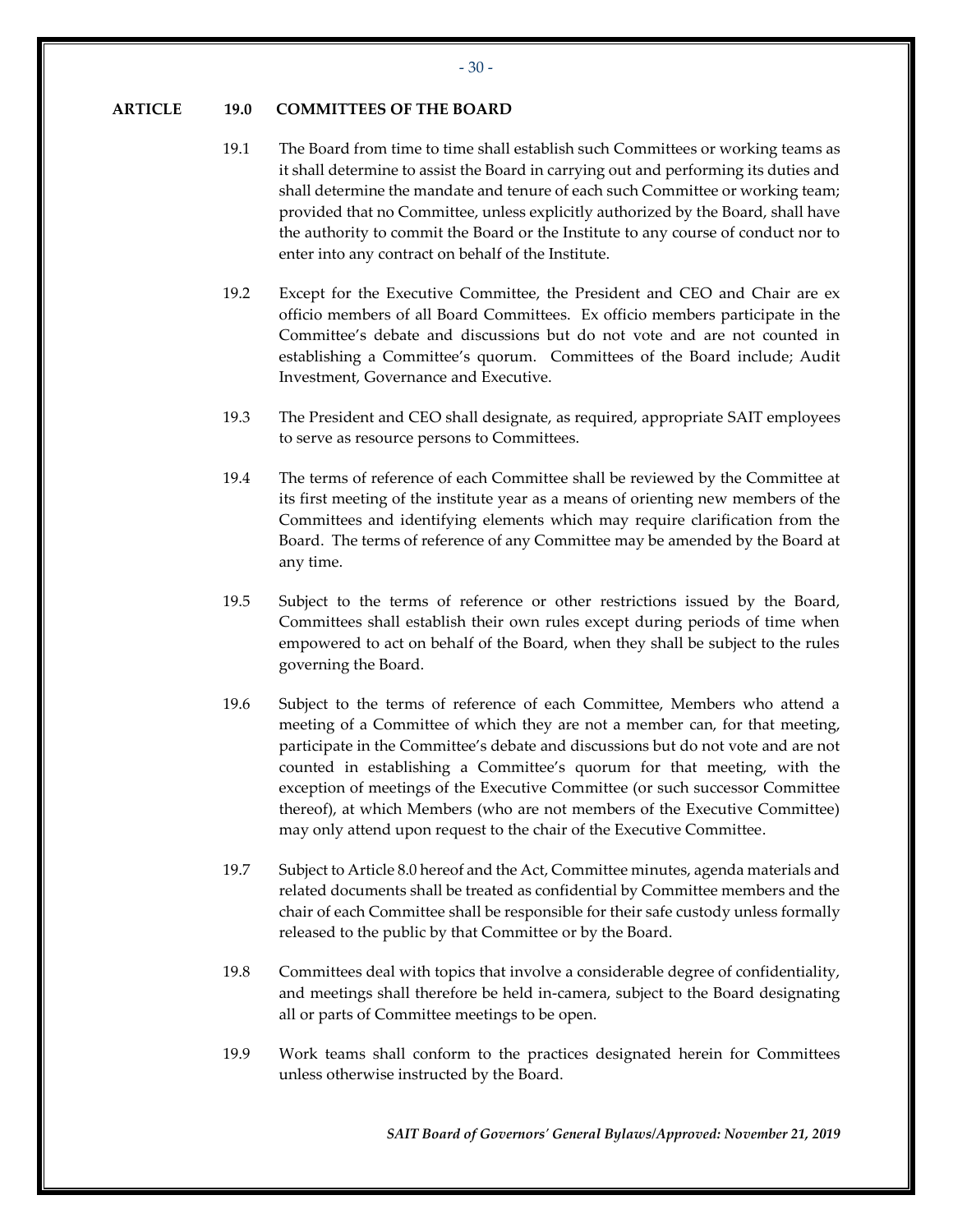- 19.10 The Board may, by resolution, dissolve any Committee at any time, subject to the requirements of the Act and any applicable regulation.
- 19.11 Meetings of the Committee by telephone conference or other communications facilities may be held, provided a majority of the members of the Committee agree to such a format and provided all members of the Committee at the meeting can be heard.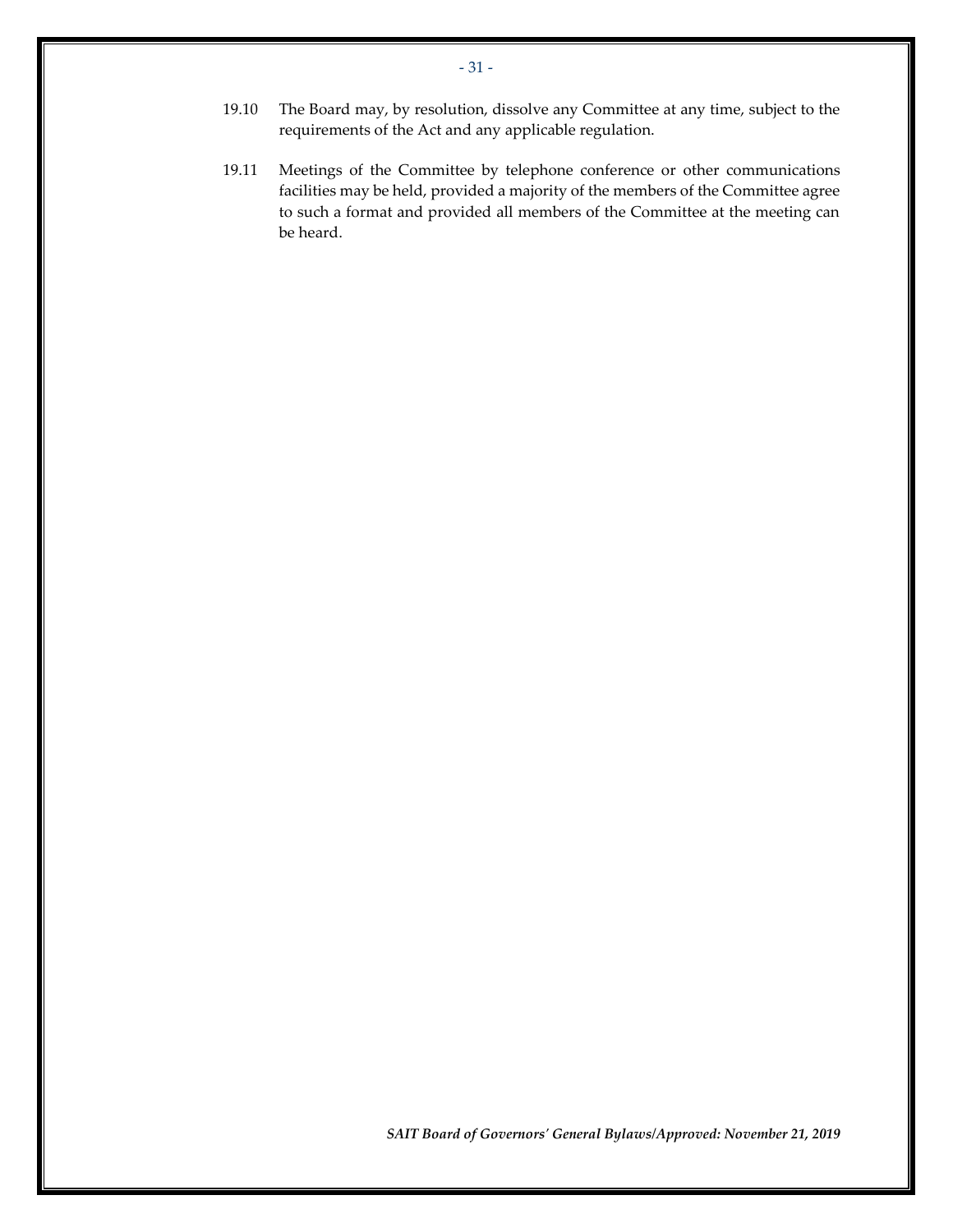#### <span id="page-33-0"></span>**ARTICLE 20.0 BANKING, INVESTMENT AND FINANCIAL MATTERS**

- 20.1 Banking
	- 20.1.1 The Board must, for the purposes of short-term cash management, ensure SAIT funds are kept in a bank, a treasury branch, a credit union, a loan corporation or a trust corporation.
	- 20.1.2 When determining SAIT investments, the Board must adhere to the investment and lending policies, standards and procedures approved under Articl[e 20.1.3.](#page-33-1)
	- 20.1.3 The Board must, by resolution, approve policies, standards and procedures that a reasonable and prudent person would apply in respect of a portfolio of investments to avoid undue risk of loss and to obtain a reasonable return.
	- 20.1.4 The contravention of Article [20.2](#page-33-2) does not by itself make an agreement or transaction invalid.
- <span id="page-33-2"></span><span id="page-33-1"></span>20.2 Pooled Trust Fund
	- 20.2.1 A "pooled trust fund" means a fund that consists of 2 or more trusts combined for the purpose of investment and that allocates to each trust an amount computed by reference to the value of that trust's proportionate interest in the assets of the fund.
	- 20.2.2 The Board may:
		- (a) provide for the establishment, management, investment and winding-up of a pooled trust fund for SAIT,
		- (b) alter the terms and conditions of a trust to allow the trust to participate in a pooled trust fund,
		- (c) alter the terms and conditions of a trust to enable income earned by the trust to be withheld from distribution to avoid fluctuations in the amounts distributed and generally to regulate the distribution of income earned by the trust, and
		- (d) provide for remuneration for the trustee of a pooled trust fund and the trusts that participate in the pooled trust fund out of the income earned by the pooled trust fund.

#### 20.3 Fiscal Year

20.3.1 The fiscal year of the Board is the period established as the fiscal year by the Minister.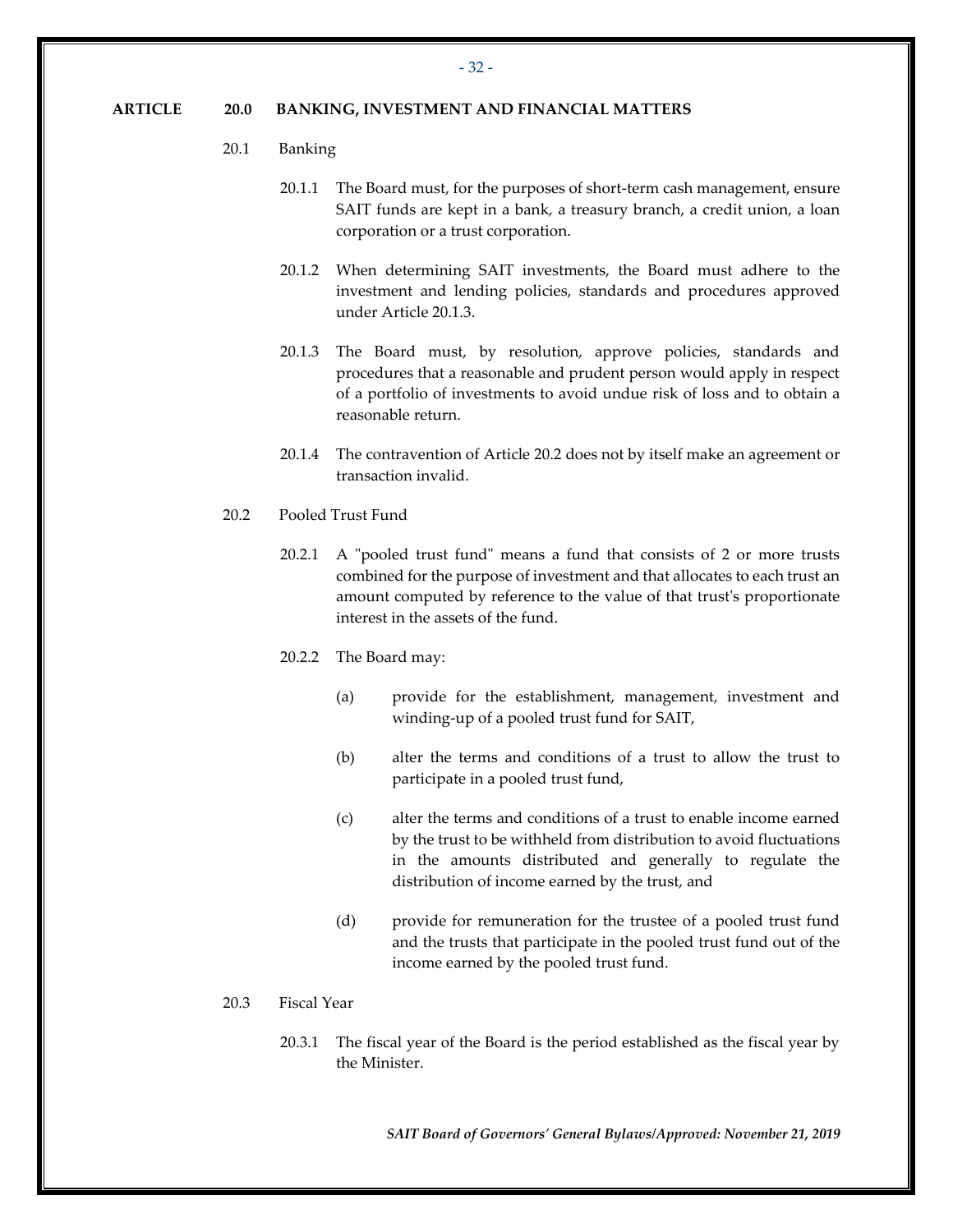20.4 Auditor

20.4.1 The Auditor General is the auditor of the Board.

- <span id="page-34-0"></span>20.5 Borrowing
	- 20.5.1 The Board may borrow from any bank or treasury branch or from any other person any sum of money required to meet the expenses of SAIT until the time the revenues for the current year are available.
	- 20.5.2 Any borrowing made pursuant to Articl[e 20.5.1](#page-34-0) must be repaid out of and are a first charge on the revenues of the current year, and may be secured by a promissory note or notes given on behalf of the Board in any manner the Board may arrange.
	- 20.5.3 The Board may borrow sums of money by way of overdraft, line of credit or pledging security for temporary loans or, subject to approval by the Lieutenant-Governor, by way of issue of notes, bonds, debentures or other securities, all in the manner as determined by the Board and in accordance with Sections 72 and 73 of the Act.
- 20.6 Guarantees
	- 20.6.1 The Board shall not give a guarantee of the obligations of any other person without the prior approval of the Lieutenant-Governor.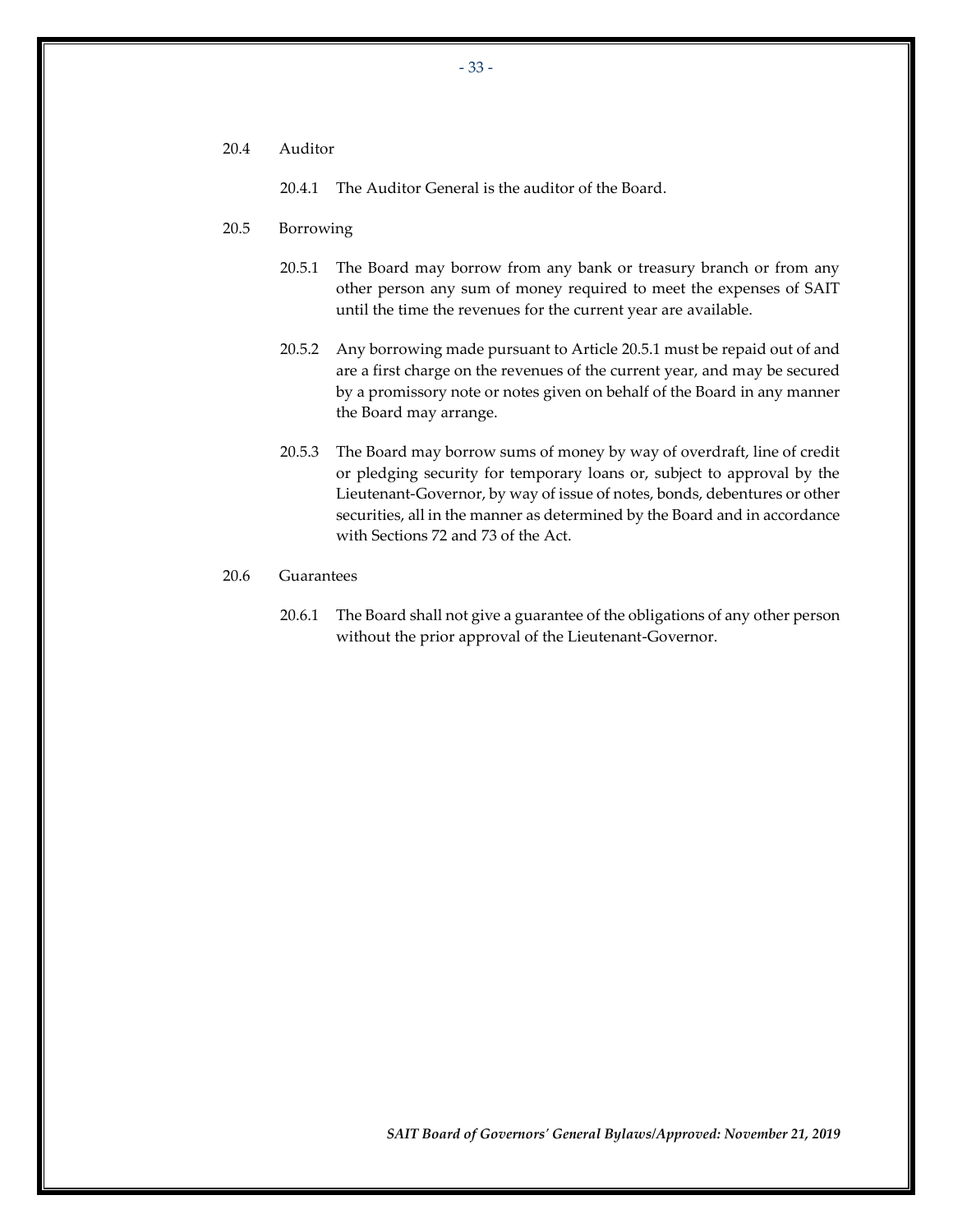### <span id="page-35-0"></span>**ARTICLE 21.0 FINANCIAL ADMINISTRATION ACT**

The Board must obtain the approval of the Minister for:

- (a) incorporation of a subsidiary corporation;
- (b) the acquisition of a subsidiary corporation either directly or indirectly through the acquisition of a majority of shares in the corporation; or
- (c) the dissolution of a subsidiary corporation,

prior to seeking the Lieutenant Governor-in-Council's approval under the *Financial Administration Act* (RSA 2000, c F-12).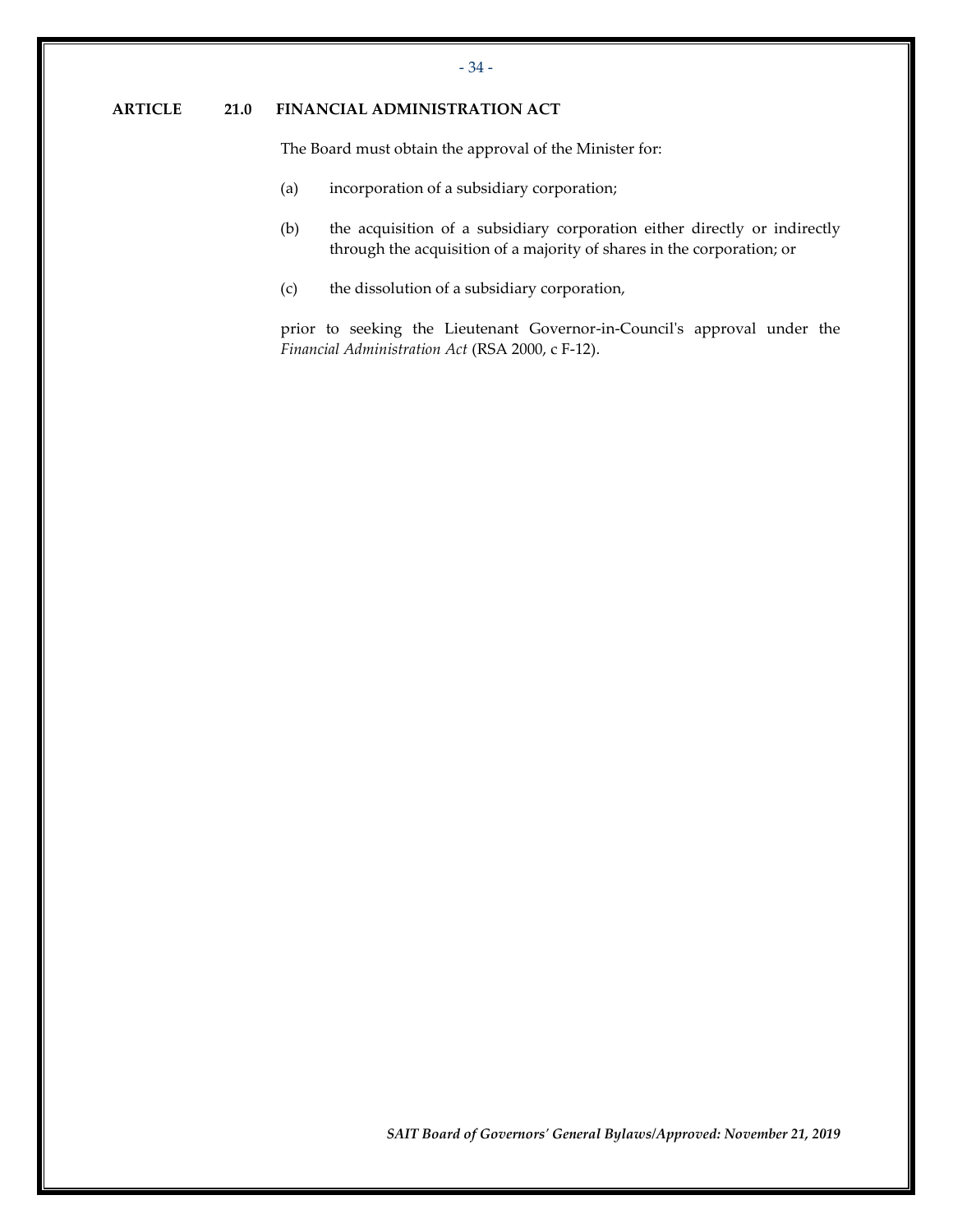#### <span id="page-36-0"></span>**ARTICLE 22.0 THE SEAL OF THE INSTITUTE**

- 22.1 The policy of the Board of Governors is to provide for the controlled use of the SAIT Corporate Seal *(Policy/Procedure AD.1.4 and AD.1.4.1)*. The seal, an impression of which appears below, shall be the Corporate Seal of the Institute and shall be affixed to all documents of the Institute requiring its seal. The CFO and Vice President, Corporate Services is responsible for setting guidelines for the use of the SAIT Corporate seal.
- 22.2 The following departments are authorized to have the SAIT corporate seal(s):
	- a) CFO and Vice President, Corporate Services one manual seal
	- b) Finance Department one manual seal
	- c) Customer Services one manual seal and one electric seal
- 22.3 The following employees are responsible for maintaining a log on the use of the corporate seal and for its safekeeping:
	- a) CFO and Vice President, Corporate Services
	- b) Finance Department Controller's Office
	- c) Customer Services Registrar
- 22.4 The following are authorized officers for affixing the Corporate Seal:
	- a) Chair of the Board of Governors
	- b) Vice Chair of the Board of Governors
	- c) President and CEO
	- d) CFO and Vice President, Corporate Services
	- e) Registrar
- 22.5 SAIT's Alberta government approved credentials may have the Corporate Seal imprinted by a printer on the original stock.
- 22.6 Official computer-produced transcripts may be sealed without the signature of an authorized signing officer.
- 22.7 For those documents requiring the SAIT Corporate Seal with the signature of an authorized signing officer, it shall be an authorized signing officer who applies the seal to the document.
- 22.8 The affixing of the Corporate Seal shall be in accordance with SAIT's Signing Authority Policy (*Policy/Procedure FN.12.1 and FN.12.1.1*), as the same may be revised from time to time.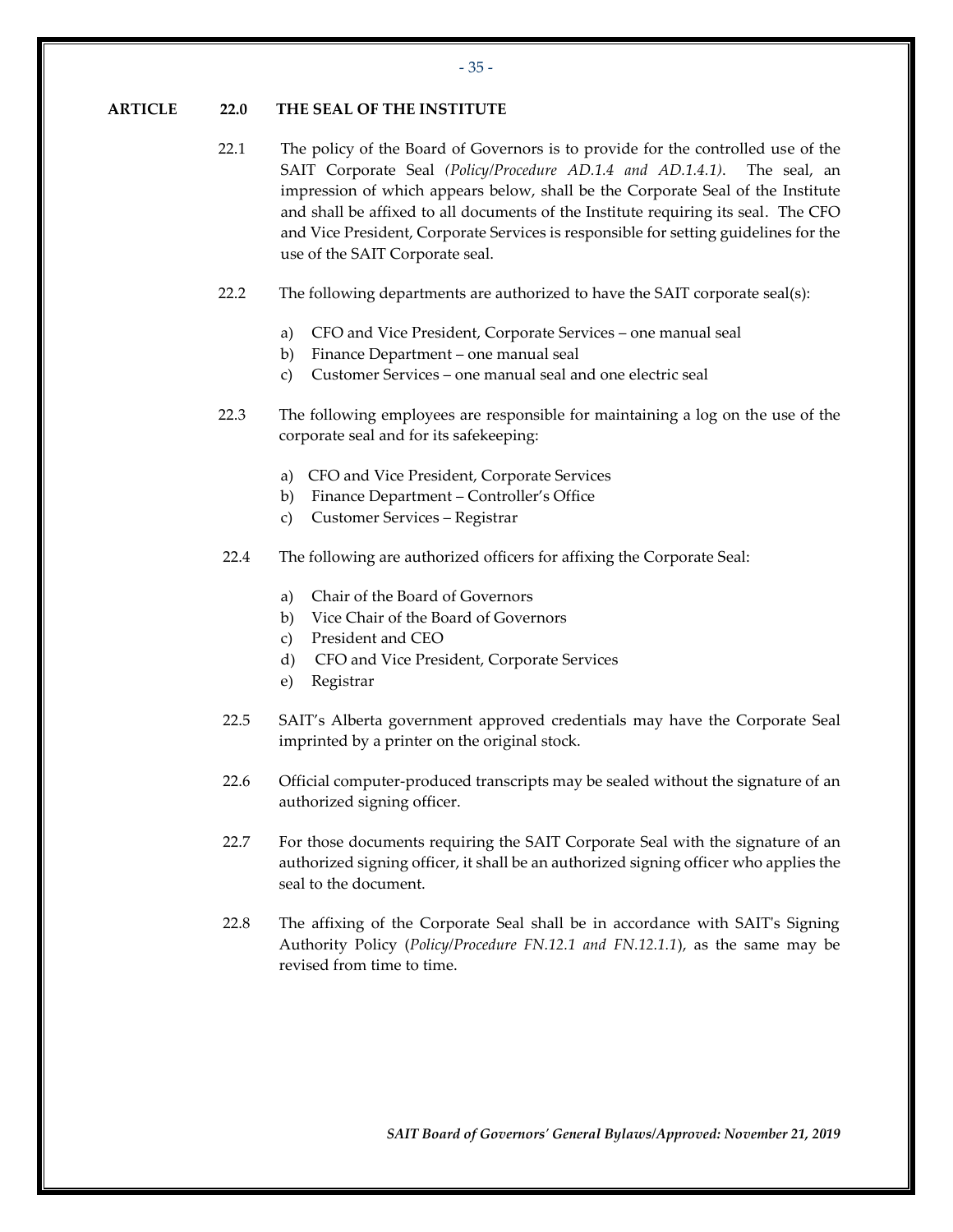- 36 -

#### **GENERAL BYLAWS**

**OF**

### **THE BOARD OF GOVERNORS OF THE SOUTHERN ALBERTA INSTITUTE OF TECHNOLOGY**

Approved by the Board of Governors:

Date: May 26, 2021

Scott Thon., Chair

Dr. David Ross, President and CEO

\_\_\_\_\_\_\_\_\_\_\_\_\_\_\_\_\_\_\_\_\_\_\_\_\_\_\_\_\_\_\_\_\_\_\_\_\_\_\_\_\_\_

\_\_\_\_\_\_\_\_\_\_\_\_\_\_\_\_\_\_\_\_\_\_\_\_\_\_\_\_\_\_\_\_\_\_\_\_\_\_\_\_\_\_